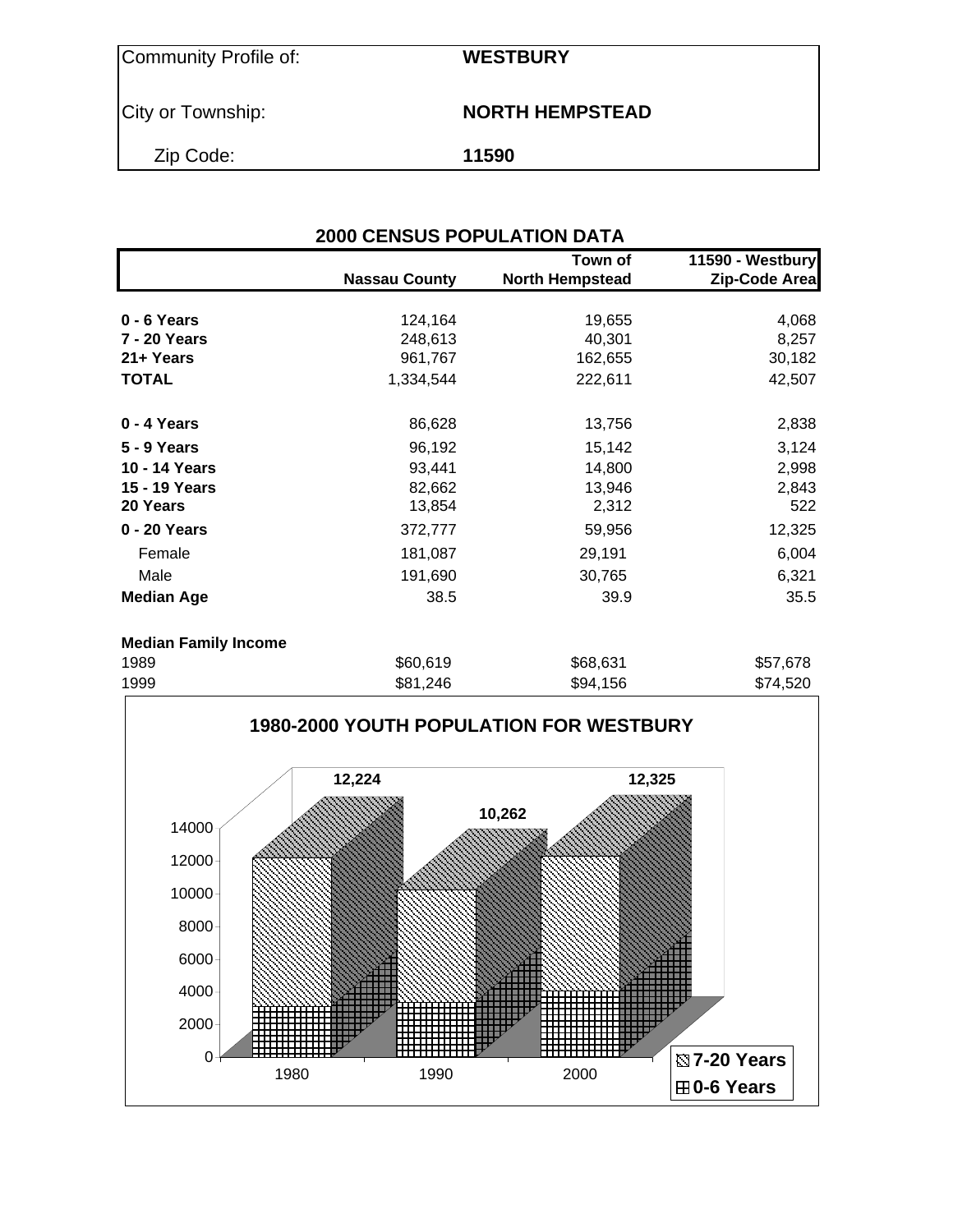| <b>Nassau County</b>    | <b>Town of</b><br><b>North Hempstead</b> | 11590 - Westbury<br>Zip-Code Area |
|-------------------------|------------------------------------------|-----------------------------------|
|                         |                                          |                                   |
| 118,978                 | 17,596                                   | 4,405                             |
| 231,792                 | 36,149                                   | 9,674                             |
| 978,505                 | 162,384                                  | 34,557                            |
| 1,329,275               | 216,129                                  | 48,636                            |
|                         |                                          | 3,051                             |
| 90,106                  | 15,703                                   | 3,289                             |
| 10 - 14 Years<br>82,042 | 11,594                                   | 3,354                             |
| 15 - 19 Years<br>79,040 | 11,882                                   | 3,640                             |
| 15,943                  | 2,472                                    | 744                               |
| 350,770                 | 53,744                                   | 14,079                            |
|                         | 83,639                                   | 12,094                            |



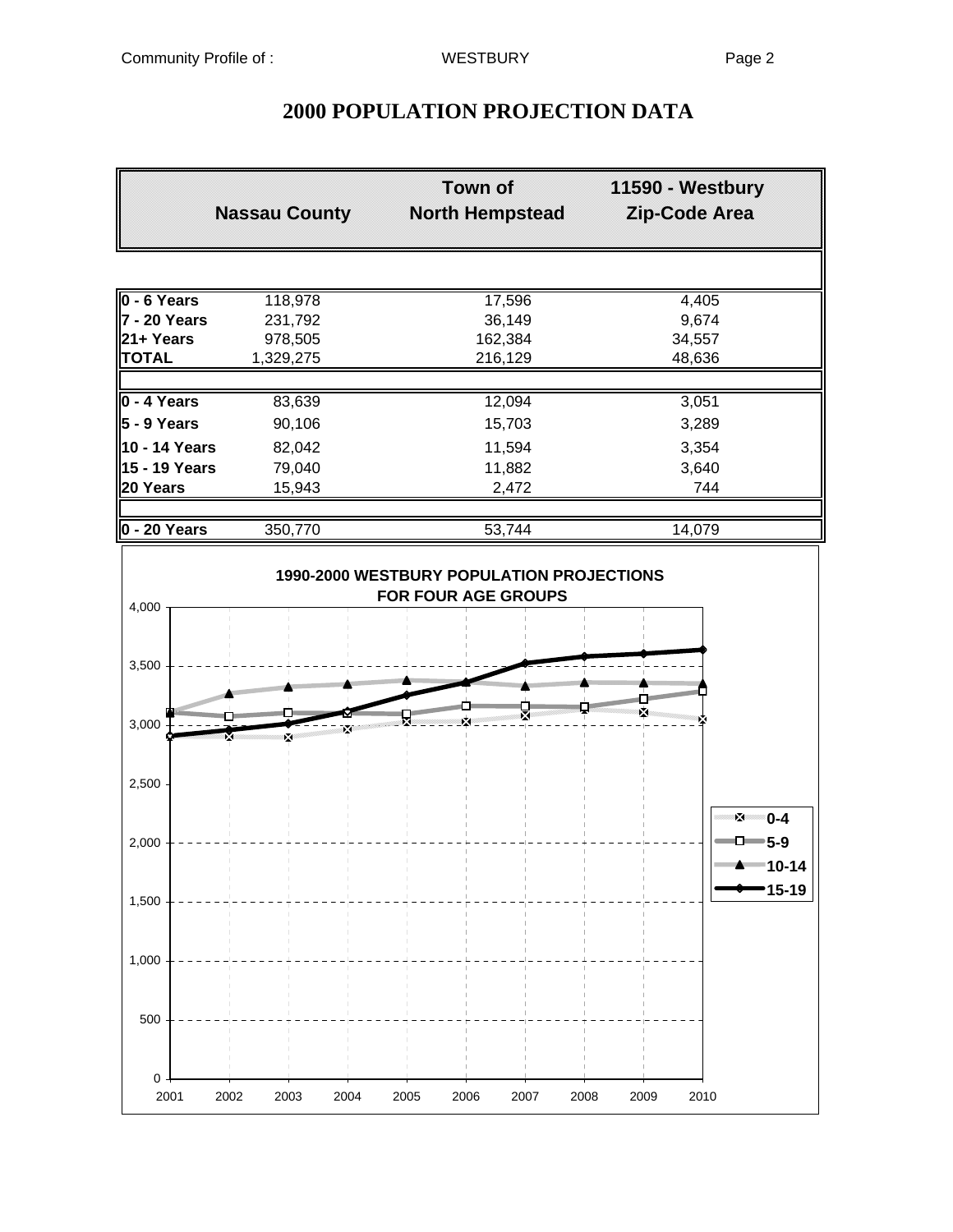|      |               | <b>TEMPORARY ASSISTANCE TO</b><br><b>NEEDY FAMILIES (Formerly AFDC)</b><br>(NUMBER OF INDIVIDUALS) |               |
|------|---------------|----------------------------------------------------------------------------------------------------|---------------|
|      |               | Town of                                                                                            | 16-20 y       |
| Year | Nassau County | North Hempstead                                                                                    | Zip-Code Area |
| 1985 | 15,963        | 1,560                                                                                              | 927           |
| 1986 | 15,337        | 1,468                                                                                              | 838           |
| 1987 | 13,321        | 1,309                                                                                              | 744           |
| 1988 | 12,410        | 1,314                                                                                              | 766           |
| 1989 | 11,950        | 1,192                                                                                              | 704           |
| 1990 | 12,607        | 1,294                                                                                              | 766           |
| 1991 | 15,317        | 1,546                                                                                              | 894           |
| 1992 | 16,528        | 1,674                                                                                              | 938           |
| 1993 | 20,129        | 2,080                                                                                              | 1,213         |
| 1994 | 20,622        | 2,207                                                                                              | 1,218         |
| 1995 | 20,229        | 2,281                                                                                              | 1,332         |
| 1996 | 17,800        | 1,960                                                                                              | 1,192         |
| 1997 | 14,940        | 1,681                                                                                              | 975           |
| 1998 | 12,706        | 1,397                                                                                              | 825           |
| 1999 | 10,825        | 1,138                                                                                              | 672           |
| 2000 | 8,451         | 750                                                                                                | 481           |

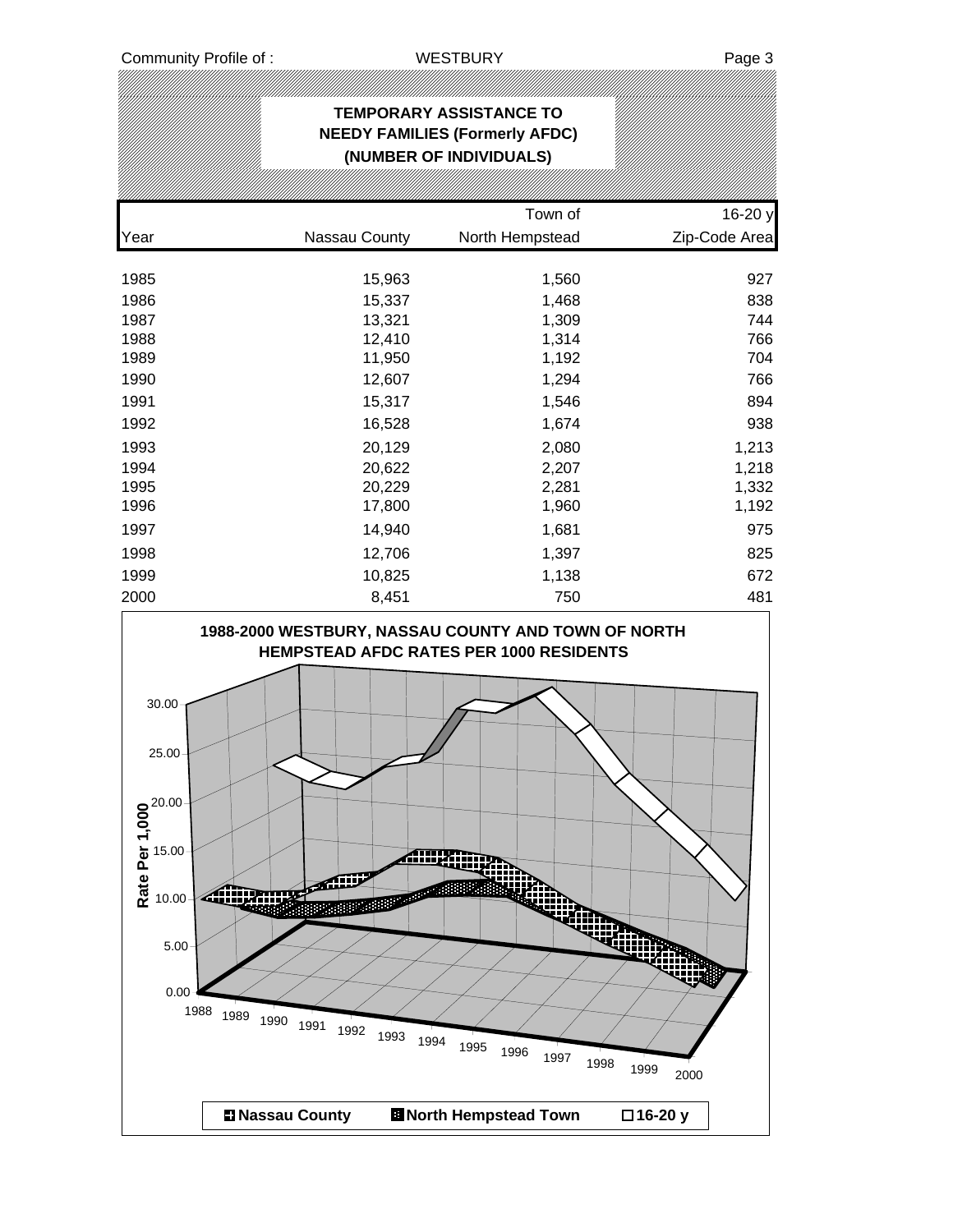Community Profile of : WESTBURY **Page 4** Page 4

| 11590 ZIP-CODE AREA RESIDENT YOUTH OFFENSES |                |                    |               |                         |  |  |  |  |
|---------------------------------------------|----------------|--------------------|---------------|-------------------------|--|--|--|--|
|                                             |                | 7-15 Years Old     |               |                         |  |  |  |  |
|                                             |                | <b>Station</b>     | Subjects of   |                         |  |  |  |  |
| Year                                        | <b>Arrests</b> | <b>Adjustments</b> | Investigation | <b>Totals</b>           |  |  |  |  |
| 1991                                        | 51             | 174                | 34            | 259                     |  |  |  |  |
| 1992                                        | 54             | 172                | 39            | 265                     |  |  |  |  |
| 1993                                        | 51             | 158                | 33            | 242                     |  |  |  |  |
| 1994                                        | 75             | 140                | 65            | 280                     |  |  |  |  |
| 1995                                        | 64             | 107                | 42            | 213                     |  |  |  |  |
| 1996                                        | 110            | 102                | 65            | 277                     |  |  |  |  |
| 1997                                        | 45             | 94                 | 41            | 180                     |  |  |  |  |
| 1998                                        | 40             | 74                 | 33            | 149                     |  |  |  |  |
| 1999                                        | 36             | 37                 | 47            | 153                     |  |  |  |  |
|                                             |                | 16-20 Years Old    |               |                         |  |  |  |  |
|                                             |                | <b>Subjects of</b> |               | <b>All Ages</b>         |  |  |  |  |
| Year                                        | <b>Arrests</b> | Investigation      | <b>Totals</b> | <b>Total Incidents*</b> |  |  |  |  |
| 1991                                        | 207            | 102                | 309           | 568                     |  |  |  |  |
| 1992                                        | 170            | 84                 | 254           | 519                     |  |  |  |  |
| 1993                                        | 171            | 83                 | 254           | 496                     |  |  |  |  |
| 1994                                        | 196            | 94                 | 290           | 570                     |  |  |  |  |
| 1995                                        | 219            | 71                 | 290           | 503                     |  |  |  |  |
| 1996                                        | 265            | 83                 | 348           | 626                     |  |  |  |  |
| 1997                                        | 226            | 90                 | 316           | 496                     |  |  |  |  |
| 1998                                        | 234            | 132                | 367           | 516                     |  |  |  |  |
| 1999                                        | 229            | 76                 | 318           | 471                     |  |  |  |  |



\* Total incidents include arrests, station adjustments & subjects of investigation for 1988 - 1999. Subjects were not available prior to 1988. Youth offense data does not include reports on convictions that followed some of these arrests.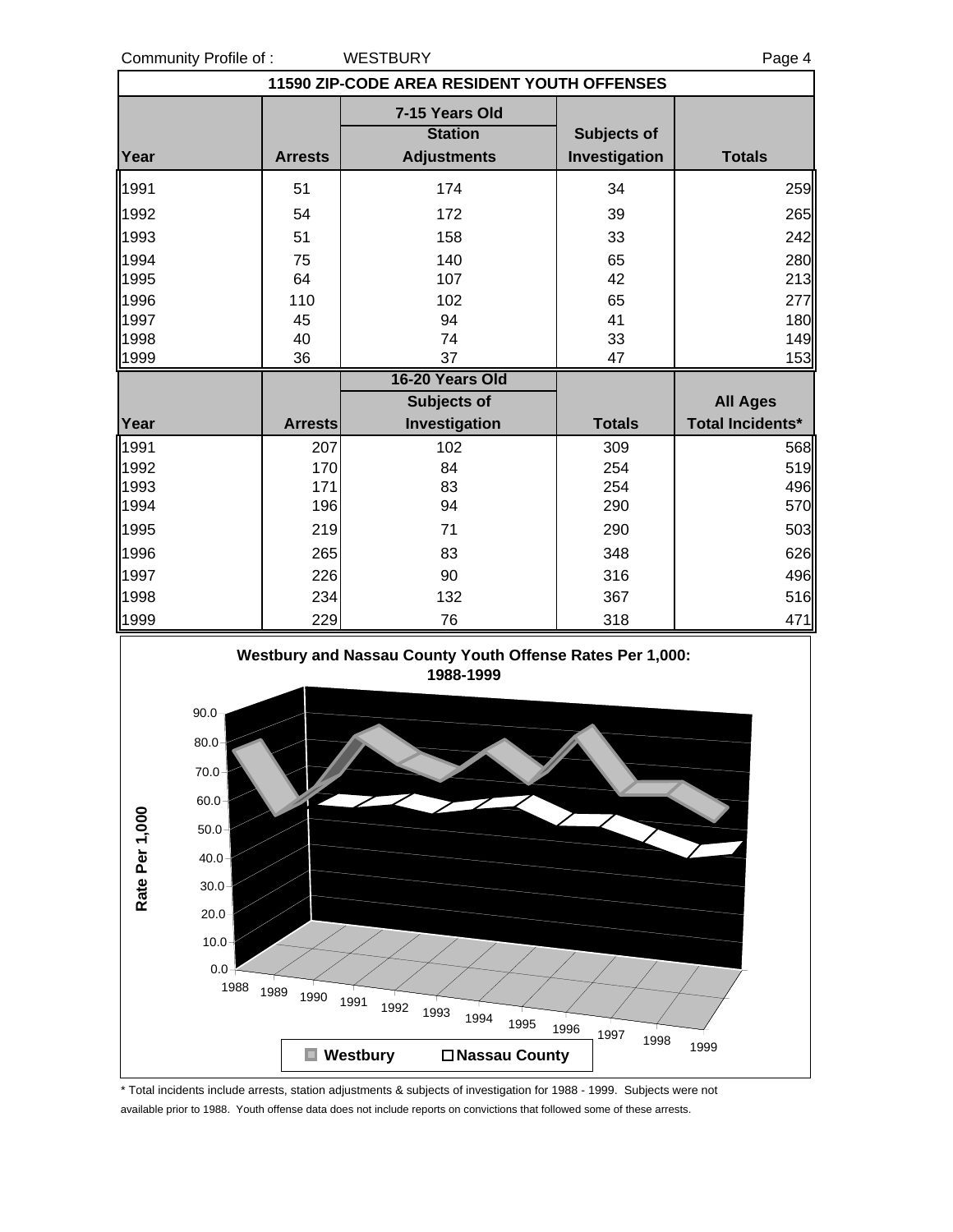Community Profile of : WESTBURY **Page 5** 

|                        | 11590 ZIP-CODE AREA RESIDENT YOUTH OFFENSES                                               |                                                                   |                                             |                       |                     |                                   |                    |                     |  |  |  |  |
|------------------------|-------------------------------------------------------------------------------------------|-------------------------------------------------------------------|---------------------------------------------|-----------------------|---------------------|-----------------------------------|--------------------|---------------------|--|--|--|--|
|                        | Youth Offense Rate Per 1000 Resident Youth<br><b>For Combined Offense Types and Total</b> |                                                                   |                                             |                       |                     |                                   |                    |                     |  |  |  |  |
|                        | Drug &                                                                                    | <b>Violent &amp;</b>                                              |                                             |                       |                     | <b>Criminal</b>                   |                    |                     |  |  |  |  |
| Year                   |                                                                                           | <b>Alcohol Threatening</b>                                        | <b>Property</b>                             | <b>Status</b>         | <b>Theft</b>        | <b>Nonconf</b>                    | <b>Other</b>       | <b>Total</b>        |  |  |  |  |
| 1990                   | 7.2                                                                                       | 20.3                                                              | 7.3                                         | 7.7                   | 17.7                | 3.2                               | 1.6                | 66.3                |  |  |  |  |
| 1991                   | 5.5                                                                                       | 22.5                                                              | 9.1                                         | 9.2                   | 19.2                | 5.7                               | 10.4               | 84.5                |  |  |  |  |
| 1992                   | 3.2                                                                                       | 16.9                                                              | 9.1                                         | 13.1                  | 20.1                | 3.5                               | 7.9                | 76.2                |  |  |  |  |
| 1993                   | 7.8                                                                                       | 12.1                                                              | 6.8                                         | 15.3                  | 16.8                | 3.5                               | 8.8                | 71.7                |  |  |  |  |
| 1994                   | 6.5                                                                                       | 14.1                                                              | 10.5                                        | 13.8                  | 22.2                | 3.2                               | 12.2               | 82.8                |  |  |  |  |
| 1995                   | 7.4                                                                                       | 16.1                                                              | 6.7                                         | 10.6                  | 22.8                | 2.8                               | 6.7                | 73.1                |  |  |  |  |
| 1996                   | 12.1                                                                                      | 16.6                                                              | 11.0                                        | 11.4                  | 26.6                | 3.6                               | 8.1                | 89.5                |  |  |  |  |
| 1997                   | 11.8                                                                                      | 14.2                                                              | 7.1                                         | 9.7                   | 16.3                | 2.6                               | 9.6                | 72.0                |  |  |  |  |
| 1998                   | 8.7                                                                                       | 12.9                                                              | 5.8                                         | 9.4                   | 15.2                | 3.3                               | 2.3                | 73.3                |  |  |  |  |
| 1999                   | 10.4                                                                                      | 10.1                                                              | 3.9                                         | 13.9                  | 14.6                | 1.8                               | 9.8                | 66.0                |  |  |  |  |
|                        |                                                                                           |                                                                   |                                             | <b>Youth Offenses</b> |                     |                                   |                    |                     |  |  |  |  |
|                        |                                                                                           |                                                                   | <b>For Combined Offense Types and Total</b> |                       |                     |                                   |                    |                     |  |  |  |  |
|                        | Drug &                                                                                    | <b>Violent &amp;</b>                                              |                                             |                       |                     | <b>Criminal</b>                   |                    |                     |  |  |  |  |
| Year<br>1990           | 49                                                                                        | <b>Alcohol Threatening</b><br>139                                 | <b>Property</b><br>50                       | <b>Status</b><br>53   | <b>Theft</b><br>121 | <b>Nonconf</b><br>22              | <b>Other</b><br>11 | <b>Total</b><br>454 |  |  |  |  |
| 1991                   | 37                                                                                        | 151                                                               | 61                                          | 62                    | 129                 | 38                                | 70                 | 568                 |  |  |  |  |
|                        |                                                                                           |                                                                   |                                             |                       |                     |                                   |                    |                     |  |  |  |  |
| 1992                   | 22                                                                                        | 115                                                               | 62                                          | 89                    | 137                 | 24                                | 54                 | 519                 |  |  |  |  |
| 1993                   | 54                                                                                        | 84                                                                | 47                                          | 106                   | 116                 | 24                                | 61                 | 496                 |  |  |  |  |
| 1994                   | 45                                                                                        | 97                                                                | 72                                          | 95                    | 153                 | 22                                | 84                 | 570                 |  |  |  |  |
| 1995                   | 51                                                                                        | 111                                                               | 46                                          | 73                    | 157                 | 19                                | 46                 | 503                 |  |  |  |  |
| 1996                   | 85                                                                                        | 116                                                               | 77                                          | 80                    | 186                 | 25                                | 57                 | 626                 |  |  |  |  |
| 1997                   | 81                                                                                        | 98                                                                | 49                                          | 67                    | 112                 | 18                                | 66                 | 496                 |  |  |  |  |
| 1998<br>1999           | 61<br>74                                                                                  | 91<br>72                                                          | 41<br>28                                    | 66<br>99              | 107<br>104          | 23<br>13                          | 16<br>70           | 516<br>471          |  |  |  |  |
|                        |                                                                                           |                                                                   |                                             |                       |                     |                                   |                    |                     |  |  |  |  |
|                        | $25.0 -$                                                                                  | 1990-1999 Violent & Threatening, and Drug & Alcohol Youth Offense | <b>Rates in Westbury and Nassau County</b>  |                       |                     |                                   |                    |                     |  |  |  |  |
|                        |                                                                                           |                                                                   |                                             |                       |                     |                                   |                    |                     |  |  |  |  |
| 20.0                   |                                                                                           |                                                                   |                                             |                       |                     |                                   |                    |                     |  |  |  |  |
|                        |                                                                                           |                                                                   |                                             |                       |                     |                                   |                    |                     |  |  |  |  |
| 15.0                   |                                                                                           |                                                                   |                                             |                       |                     |                                   |                    |                     |  |  |  |  |
|                        |                                                                                           |                                                                   |                                             |                       |                     |                                   |                    |                     |  |  |  |  |
|                        |                                                                                           |                                                                   |                                             |                       |                     |                                   |                    |                     |  |  |  |  |
| Rate Per 1,000<br>10.0 |                                                                                           |                                                                   |                                             |                       |                     |                                   |                    |                     |  |  |  |  |
|                        |                                                                                           |                                                                   |                                             |                       |                     |                                   |                    |                     |  |  |  |  |
| 5.0                    |                                                                                           |                                                                   |                                             |                       |                     |                                   |                    |                     |  |  |  |  |
|                        |                                                                                           |                                                                   |                                             |                       |                     |                                   |                    |                     |  |  |  |  |
| 0.0                    |                                                                                           |                                                                   |                                             |                       |                     |                                   |                    |                     |  |  |  |  |
|                        | 1990                                                                                      | 1991<br>1992                                                      | 1993                                        | 1994                  | 1995<br>1996        | 1997                              | 1998               | 1999                |  |  |  |  |
|                        |                                                                                           | -⊠— Nassau County Alc/Drug/k                                      |                                             |                       |                     | -D-Nassau County Violent/Threat/k |                    |                     |  |  |  |  |
|                        |                                                                                           | <b>X</b> Westbury Alc/Drug/k                                      |                                             |                       |                     | -0-Westbury Violent/Threat/k      |                    |                     |  |  |  |  |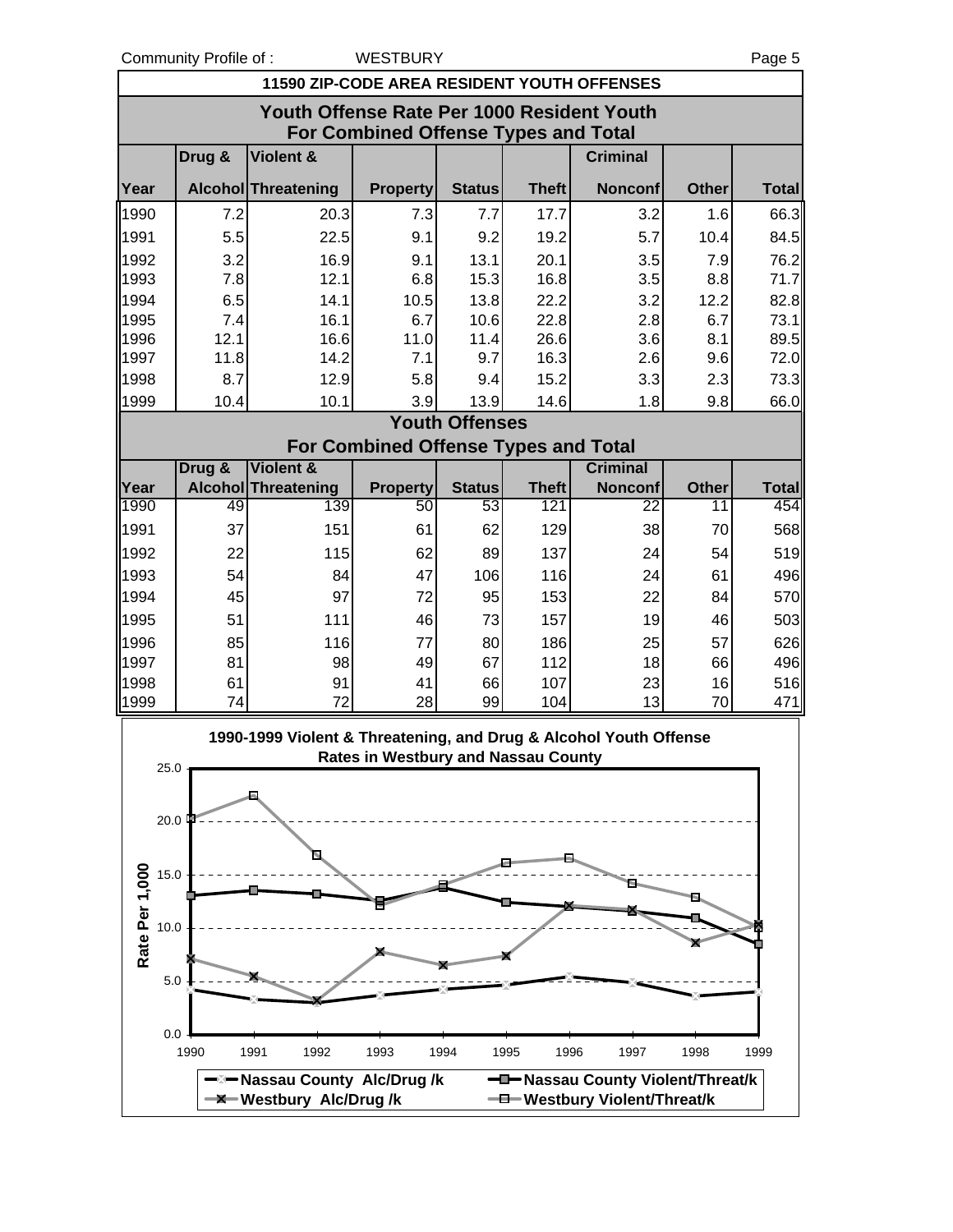

Other" Communites Include: Carle Place, Jericho, Freeport, Glen Cove, Great Nk, Farmingdale, Floral Park, Elmont, Levittown, Lynbrook, Massapequa, Merrick, O. Westbury, Wantagh, Pt. Washington, Mineola, Bellerose, Syosset, Roosevelt, Williston Park, Baldwin, Locust Valley, Oceanside, Roslyn, Valley Stream, Roslyn Heights, Farmingdale, Oyster Bay, Port Washington, Old Bethpage, Franklin Square, Manhasset, New Hyde Pk, E. Rockaway, Glen Head & W. Hempstead which comprise less than 2% of all Westbury youth offenses.



"Other" Communities Include: Seaford, Farmingdale, Great Neck, Woodbury, Woodmere, Bellmore, Roslyn Heights, New Hyde Park, Baldwin, Jericho, Island Park, Manhasset, Massapequa, Mineola, West Hempstead, Plainview, Garden City, Williston Park, O. Westbury, Uniondale and Valley Stream. Each community comprises less than 1.5% of offenses committed by Westbury youth.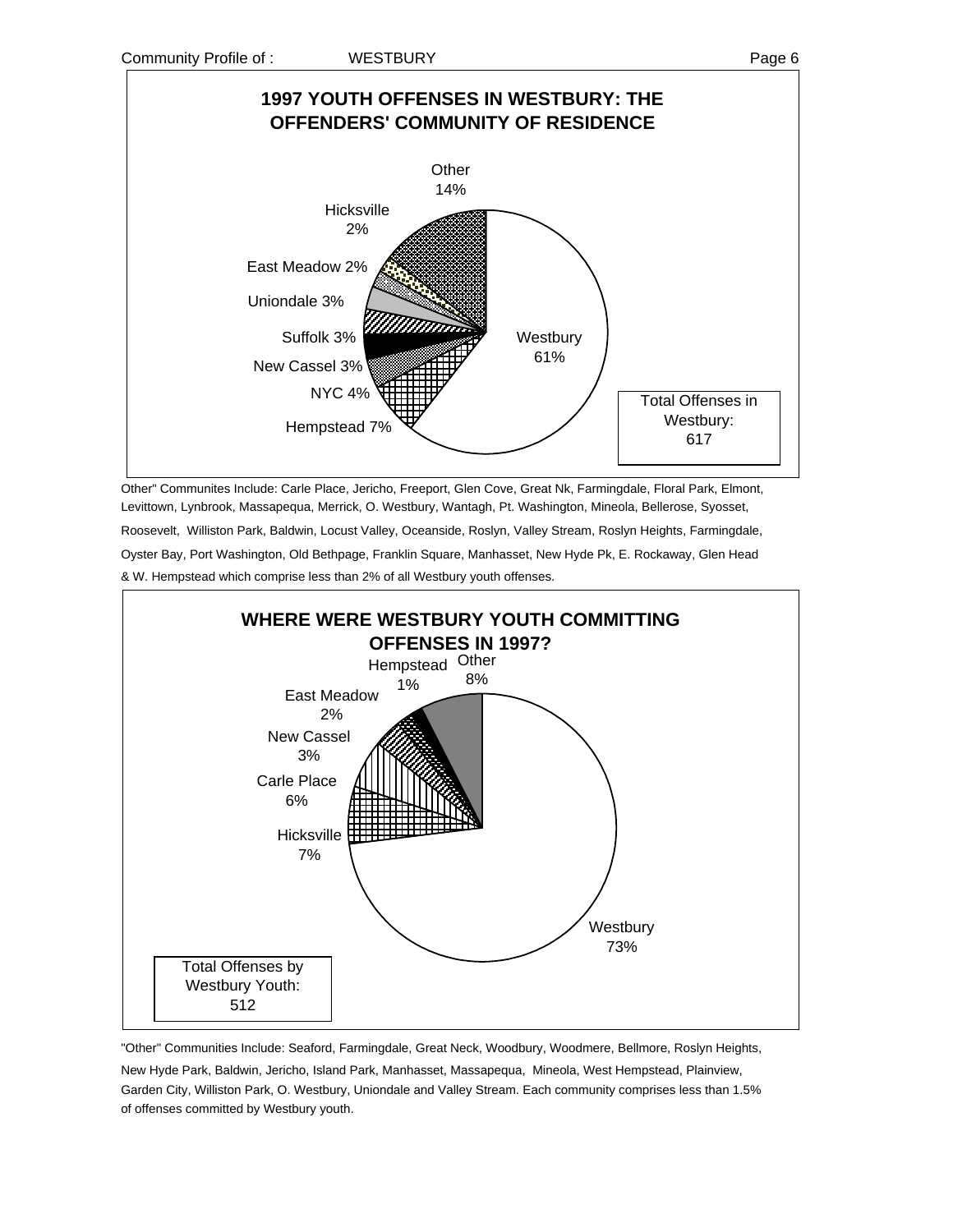|                         |                |                |             |                         |                |                          |                         | 1991-97  |
|-------------------------|----------------|----------------|-------------|-------------------------|----------------|--------------------------|-------------------------|----------|
|                         |                |                |             |                         |                |                          |                         | Percent  |
| Age                     | 1991           | 1992           | 1993        | 1994                    | 1995           | 1996                     | 1997                    | Change   |
| <b>10 Yr &amp; Less</b> | 3              | $\overline{2}$ | 3           | $\overline{\mathbf{A}}$ | 5              | $\overline{\mathcal{A}}$ | 3                       | 0.0%     |
| $\%$                    | 5.6%           | 2.8%           | 3.3%        | 4.6%                    | 7.9%           | 5.5%                     | 4.6%                    |          |
| $11$ to 12              | $\overline{5}$ | 6              | 14          | 8                       | 5              | 6                        | $\overline{7}$          | 40.0%    |
| $\frac{0}{0}$           | 9.3%           | 8.5%           | 15.2%       | 9.2%                    | 7.9%           | 8.2%                     | 10.8%                   |          |
| 13                      | 13             | 15             | 10          | 8                       | 9              | 8                        | 6                       | $-53.8%$ |
| $\%$                    | 24.1%          | 21.1%          | 10.9%       | 9.2%                    | 14.3%          | 11.0%                    | 9.2%                    |          |
| 14                      | 12             | 12             | 20          | 13                      | 14             | 14                       | 16                      | 33.3%    |
| $\frac{0}{0}$           | 22.2%          | 16.9%          | 21.7%       | 14.9%                   | 22.2%          | 19.2%                    | 24.6%                   |          |
| 15                      | 14             | 22             | 25          | 27                      | 13             | 21                       | 12                      | $-14.3%$ |
| $\%$                    | 25.9%          | 31.0%          | 27.2%       | 31.0%                   | 20.6%          | 28.8%                    | 18.5%                   |          |
| 16                      | $\overline{2}$ | 13             | 10          | 13                      | $\overline{7}$ | 10                       | 14                      | 600.0%   |
| $\%$                    | 3.7%           | 18.3%          | 10.9%       | 14.9%                   | 11.1%          | 13.7%                    | 21.5%                   |          |
| 17                      | 4              | 1              | 6           | 6                       | 4              | $\overline{7}$           | $\overline{\mathbf{4}}$ | 0.0%     |
| %                       | 7.4%           | 1.4%           | 6.5%        | 6.9%                    | 6.3%           | 9.6%                     | 6.2%                    |          |
| 18                      | $\Omega$       | $\Omega$       | $\mathbf 1$ | 6                       | 3              | $\mathcal{P}$            | $\mathbf 1$             |          |
| %                       | 0.0%           | 0.0%           | 1.1%        | 6.9%                    | 4.8%           | 2.7%                     | 1.5%                    |          |
| 19 to 20                | 1              | $\Omega$       | 3           | $\overline{2}$          | 3              | 1                        | 2                       | 100.0%   |
| $\%$                    | 1.9%           | 0.0%           | 3.3%        | 2.3%                    | 4.8%           | 1.4%                     | 3.1%                    |          |
| <b>Westbury</b>         |                |                |             |                         |                |                          |                         |          |
| <b>Total</b>            | 54             | 71             | 92          | 87                      | 63             | 73                       | 65                      | 20.4%    |
| Rate Per 1,000          | 6.4            | 8.2            | 10.4        | 9.7                     | 6.9            | 7.9                      | 6.9                     | 8.9%     |
| <b>Nassau County</b>    |                |                |             |                         |                |                          | 7.30                    | 40.5%    |
| Rate Per 1,000          | 5.19           | 6.63           | 8.98        | 8.68                    | 7.52           | 7.23                     |                         |          |

### **Resident Westbury Runaway and HomelessYouth by Age Group**

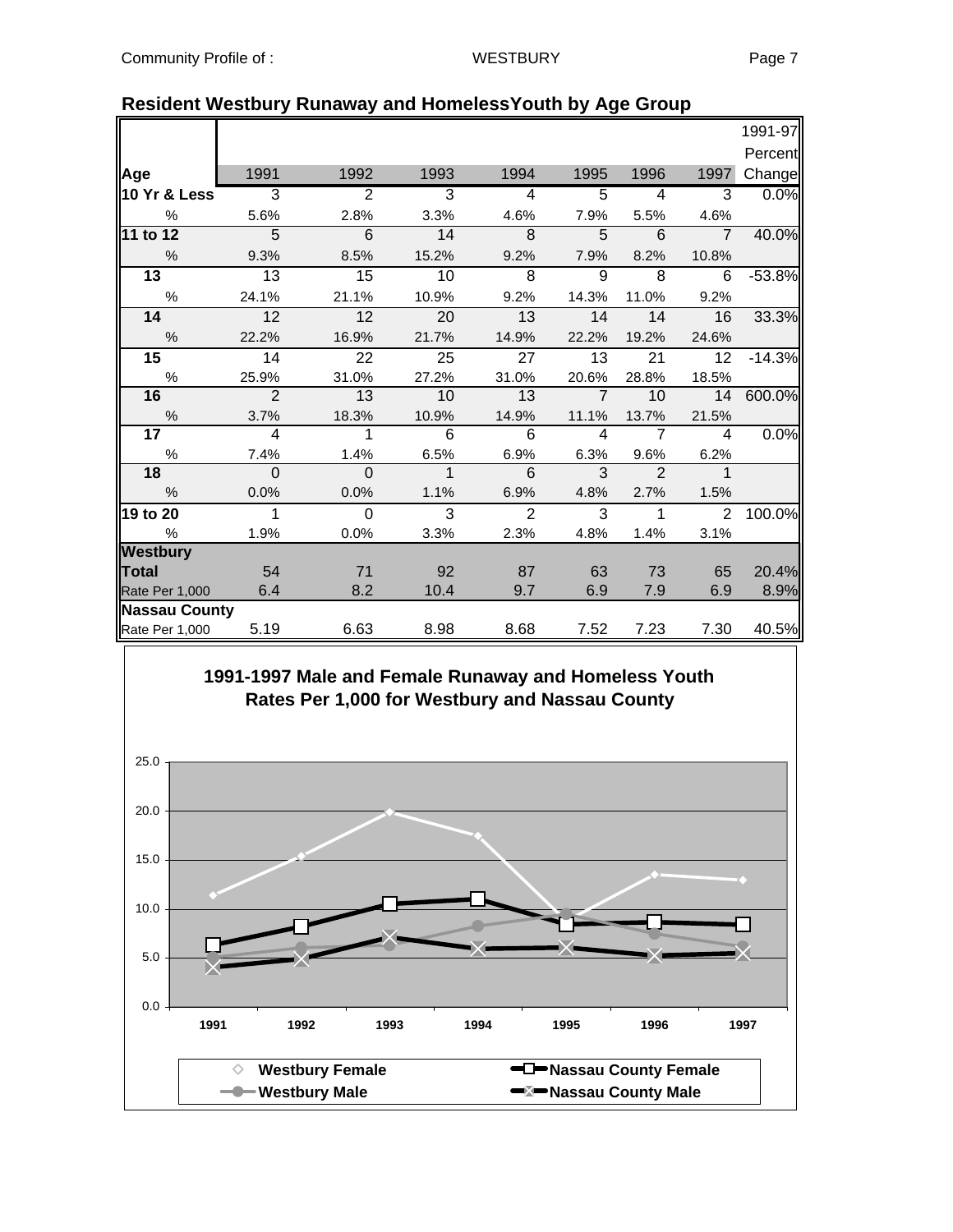Community Profile of : WESTBURY WESTBURY Page 8

 $\overline{\phantom{a}}$ 

### **PUBLIC SCHOOL ENROLLMENT IN WESTBURY UFSD**

|      | European          | African                                               |          | Asian    | Native   |                   |
|------|-------------------|-------------------------------------------------------|----------|----------|----------|-------------------|
| Year | American          | American                                              | Latino   | American | American | Total             |
|      |                   |                                                       |          |          |          |                   |
| 1987 | 393               | 1866                                                  | 413      | 36       | 0        | 2,708             |
| 1988 | 393               | 1931                                                  | 348      | 44       | 1        | 2,717             |
| 1989 | 363               | 1885                                                  | 393      | 50       | 5        | 2,696             |
| 1990 | 366               | 1782                                                  | 481      | 33       | 10       | 2,672             |
| 1991 | 333               | 1829                                                  | 528      | 33       | 1        | 2,724             |
| 1992 | 281               | 1988                                                  | 612      | 32       | 5        | 2,918             |
| 1993 | 201               | 1961                                                  | 655      | 100      | 10       | 2,927             |
| 1994 | 220               | 1999                                                  | 744      | 39       | 11       | 3,013             |
| 1995 | 230               | 1971                                                  | 831      | 50       | 10       | 3,092             |
| 1996 | 282               | 1762                                                  | 886      | 44       | 57       | 3,031             |
| 1997 | 156               | 1921                                                  | 1049     | 92       | 60       | 3,278             |
| 1998 | 143               | 1995                                                  | 1241     | 65       | 3        | 3,519             |
| 1999 | 137               | 1763                                                  | 1279     | 221      | 13       | 3,413             |
|      |                   | Net Change in School Enrollment Between 1987 and 1999 |          |          |          |                   |
|      |                   | European                                              | African  |          | Asian    | <b>Native</b>     |
|      | 1987-99           | American                                              | American | Latino   | American | American<br>Total |
|      | Change in Number  | $-256$                                                | $-103$   | 866      | 185      | 13<br>705         |
|      | Change as Percent | $-65%$                                                | $-6%$    | 210%     | 514%     | 26%               |

| Net Change in School Enrollment Between 1993 and 1999 |         |          |          |        |          |               |              |  |  |  |
|-------------------------------------------------------|---------|----------|----------|--------|----------|---------------|--------------|--|--|--|
|                                                       |         | European | African  |        | Asian    | <b>Native</b> |              |  |  |  |
|                                                       | 1993-99 | American | American | Latino | American | American      | <b>Total</b> |  |  |  |
| Change in Number                                      |         | -64      | $-198$   | 624    | 121      |               | 486          |  |  |  |
| Change as Percent                                     |         | $-32\%$  | -10%     | 95%    | 121%     | 30%           | 17%          |  |  |  |

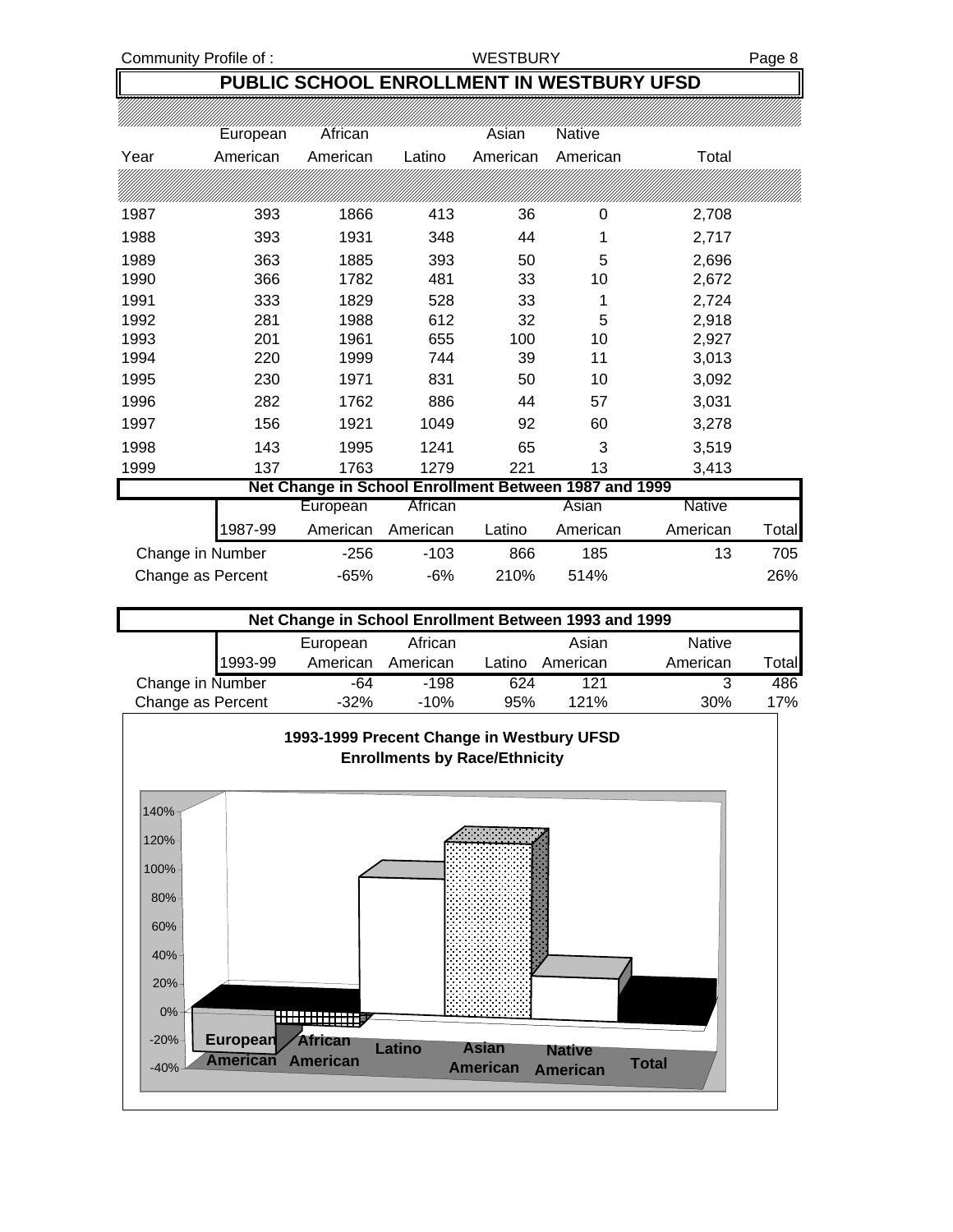Community Profile o **Example 20 WESTBURY Page 9** Page 9

### **PUBLIC SCHOOL ENROLLMENT IN EAST MEADOW UFSD**

|      | European          | African  |          | Asian    | Native                                                |               |       |
|------|-------------------|----------|----------|----------|-------------------------------------------------------|---------------|-------|
| Year | American          | American | Latino   | American | American                                              | Total         |       |
|      |                   |          |          |          |                                                       |               |       |
| 1987 | 6712              | 118      | 175      | 199      | 2                                                     | 7206          |       |
| 1988 | 6577              | 101      | 176      | 239      |                                                       | 7094          |       |
| 1989 | 6399              | 146      | 216      | 308      | 4                                                     | 7073          |       |
| 1990 | 6365              | 137      | 250      | 349      | 9                                                     | 7110          |       |
| 1991 | 6393              | 169      | 259      | 396      | 9                                                     | 7226          |       |
| 1992 | 6395              | 164      | 291      | 416      | 9                                                     | 7275          |       |
| 1993 | 6610              | 145      | 286      | 398      | 7                                                     | 7446          |       |
| 1994 | 6583              | 157      | 354      | 417      | 19                                                    | 7530          |       |
| 1995 | 6480              | 152      | 391      | 489      | 20                                                    | 7532          |       |
| 1996 | 6514              | 169      | 461      | 597      | 9                                                     | 7750          |       |
| 1997 | 6563              | 165      | 429      | 598      | 7                                                     | 7762          |       |
| 1998 | 6413              | 174      | 483      | 717      | $\Omega$                                              | 7812          |       |
| 1999 | 6384              | 223      | 540      | 743      | 12                                                    | 7902          |       |
|      |                   |          |          |          | Net Change in School Enrollment Between 1987 and 1999 |               |       |
|      |                   | European | African  |          | Asian                                                 | <b>Native</b> |       |
|      | 1987-99           | American | American | Latino   | American                                              | American      | Total |
|      | Change in Number  | $-328$   | 105      | 365      | 544                                                   | 10            | 696   |
|      | Change as Percent | $-5%$    | 89%      | 209%     | 273%                                                  | 500%          | 10%   |

| Net Change in School Enrollment Between 1993 and 1999 |          |          |        |          |               |       |  |  |  |  |
|-------------------------------------------------------|----------|----------|--------|----------|---------------|-------|--|--|--|--|
|                                                       | European | African  |        | Asian    | <b>Native</b> |       |  |  |  |  |
| 1993-99                                               | American | American | Latino | American | American      | Total |  |  |  |  |
| Change in Number                                      | $-226$   | 78       | 254    | 345      | 5             | 456   |  |  |  |  |
| Change as Percent                                     | $-3%$    | 54%      | 89%    | 87%      | 71%           | 6%    |  |  |  |  |



\* The Native American percent increase is omitted from this chart because enrollment changes that begin or end with 10 or fewer students distort comparisons among the various enthic groups.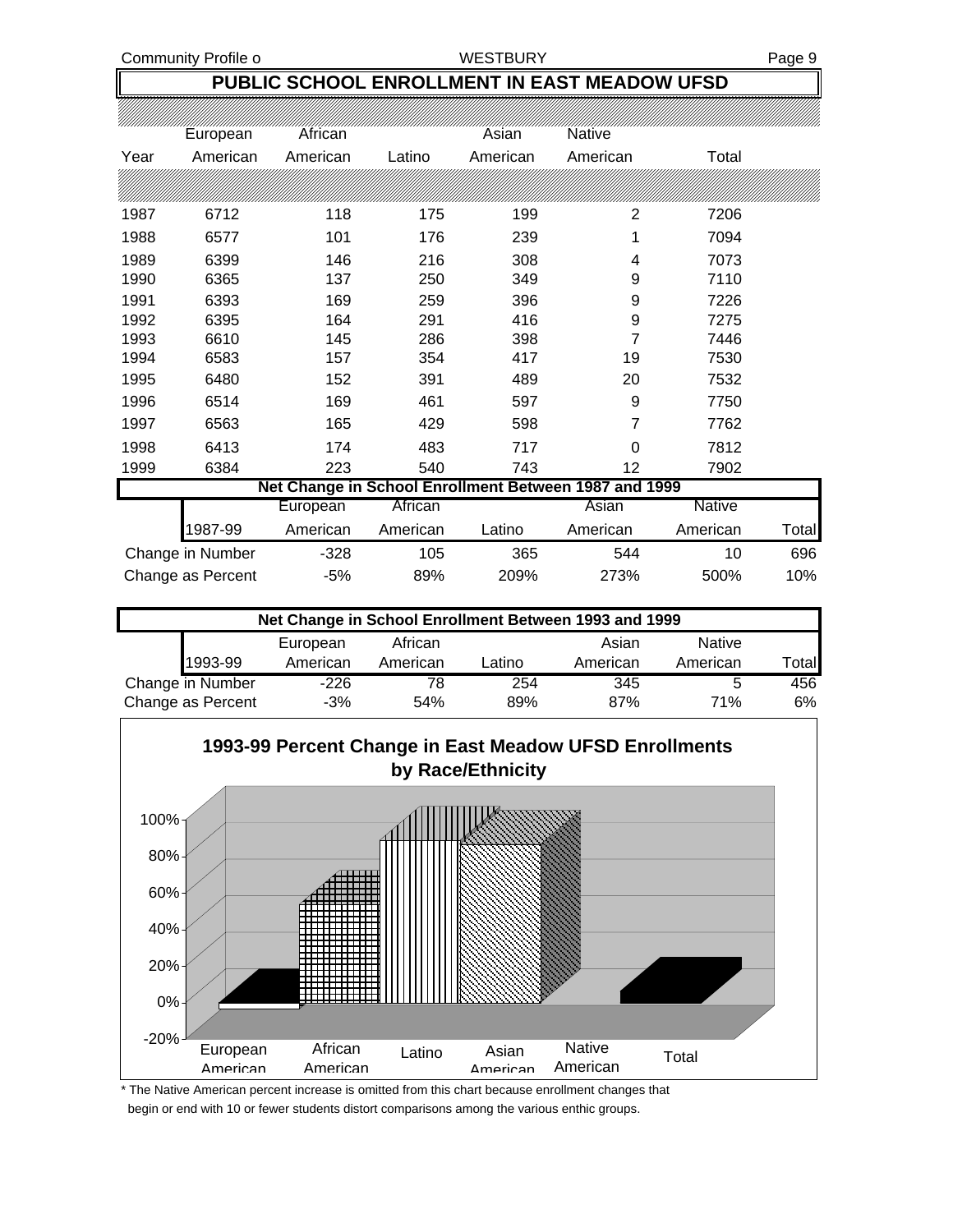Community Profile of : WESTBURY **Page 10** 

### **PUBLIC SCHOOL ENROLLMENT IN JERICHO UFSD**

|      | European          | African  |          | Asian    | Native                                                |               |       |
|------|-------------------|----------|----------|----------|-------------------------------------------------------|---------------|-------|
| Year | American          | American | Latino   | American | American                                              | Total         |       |
|      |                   |          |          |          |                                                       |               |       |
| 1987 | 1816              | 17       | 21       | 106      | 0                                                     | 1960          |       |
| 1988 | 1730              | 21       | 23       | 133      | 0                                                     | 1907          |       |
| 1989 | 1706              | 23       | 30       | 142      | 0                                                     | 1901          |       |
| 1990 | 1719              | 21       | 24       | 146      | 0                                                     | 1910          |       |
| 1991 | 1728              | 24       | 23       | 156      | 0                                                     | 1931          |       |
| 1992 | 1760              | 29       | 13       | 188      | 0                                                     | 1990          |       |
| 1993 | 1787              | 30       | 18       | 198      | 0                                                     | 2033          |       |
| 1994 | 1854              | 26       | 28       | 195      | $\overline{2}$                                        | 2105          |       |
| 1995 | 1928              | 28       | 30       | 199      | 0                                                     | 2185          |       |
| 1996 | 2032              | 31       | 37       | 185      | 3                                                     | 2288          |       |
| 1997 | 2132              | 45       | 48       | 204      | 3                                                     | 2432          |       |
| 1998 | 2196              | 35       | 40       | 290      | 0                                                     | 2563          |       |
| 1999 | 2277              | 40       | 35       | 306      | 6                                                     | 2664          |       |
|      |                   |          |          |          | Net Change in School Enrollment Between 1987 and 1999 |               |       |
|      |                   | European | African  |          | Asian                                                 | <b>Native</b> |       |
|      | 1987-99           | American | American | Latino   | American                                              | American      | Total |
|      | Change in Number  | 461      | 23       | 14       | 200                                                   | 6             | 704   |
|      | Change as Percent | 25%      | 135%     | 67%      | 189%                                                  |               | 36%   |

| Net Change in School Enrollment Between 1993 and 1999 |          |          |        |          |               |       |  |  |  |  |
|-------------------------------------------------------|----------|----------|--------|----------|---------------|-------|--|--|--|--|
|                                                       | European | African  |        | Asian    | <b>Native</b> |       |  |  |  |  |
| 1993-99                                               | American | American | Latino | American | American      | Total |  |  |  |  |
| Change in Number                                      | 490      | 10       |        | 108      | 6             | 631   |  |  |  |  |
| Change as Percent                                     | 27%      | 33%      | 94%    | 55%      |               | 31%   |  |  |  |  |



\* The Native American percent increase is omitted from this chart because enrollment changes that begin or end with fewer than 10 students distort comparisons among the various enthic groups.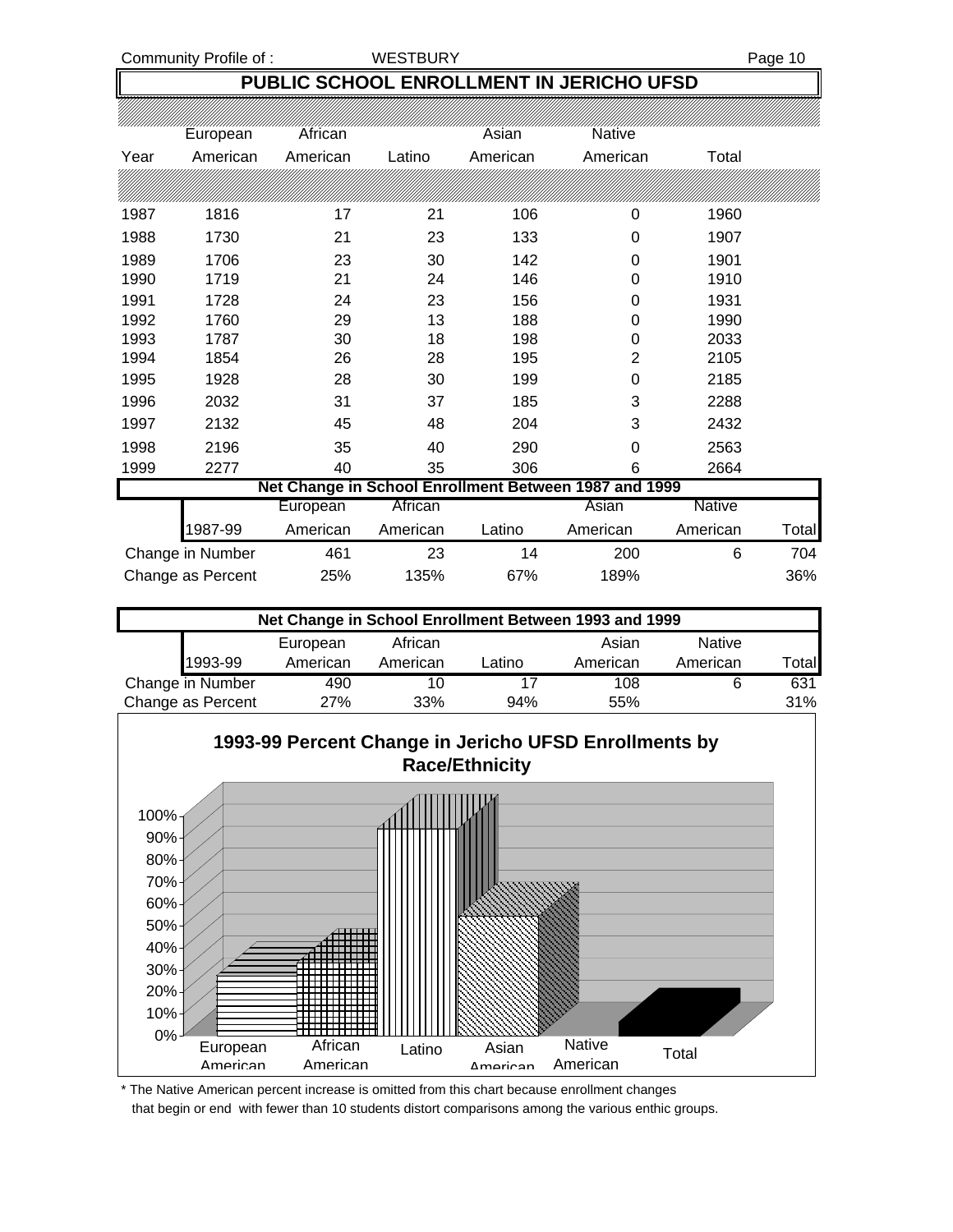Community Profile of : The Community Profile of : The Community Profile of : The Community Page 11

### **PUBLIC SCHOOL ENROLLMENT IN HICKSVILLE UFSD**

|      | European          | African  |          | Asian    | <b>Native</b>                                         |               |       |
|------|-------------------|----------|----------|----------|-------------------------------------------------------|---------------|-------|
| Year | American          | American | Latino   | American | American                                              | Total         |       |
|      |                   |          |          |          |                                                       |               |       |
| 1987 | 4285              | 19       | 143      | 245      | 3                                                     | 4695          |       |
| 1988 | 4146              | 23       | 164      | 254      |                                                       | 4588          |       |
| 1989 | 3896              | 39       | 218      | 280      | 0                                                     | 4433          |       |
| 1990 | 3806              | 35       | 213      | 282      | $\overline{2}$                                        | 4338          |       |
| 1991 | 3682              | 54       | 344      | 350      | 4                                                     | 4434          |       |
| 1992 | 3737              | 63       | 340      | 329      |                                                       | 4470          |       |
| 1993 | 3582              | 74       | 402      | 440      | 0                                                     | 4493          |       |
| 1994 | 3477              | 76       | 442      | 444      | 0                                                     | 4439          |       |
| 1995 | 3393              | 90       | 473      | 462      |                                                       | 4419          |       |
| 1996 | 3500              | 95       | 450      | 467      | 0                                                     | 4512          |       |
| 1997 | 3422              | 100      | 532      | 502      | 0                                                     | 4556          |       |
| 1998 | 3532              | 106      | 568      | 529      | 0                                                     | 4736          |       |
| 1999 | 3520              | 92       | 646      | 606      |                                                       | 4865          |       |
|      |                   |          |          |          | Net Change in School Enrollment Between 1987 and 1999 |               |       |
|      |                   | European | African  |          | Asian                                                 | <b>Native</b> |       |
|      | 1987-99           | American | American | Latino   | American                                              | American      | Total |
|      | Change in Number  | $-765$   | 73       | 503      | 361                                                   | $-2$          | 170   |
|      | Change as Percent | $-18%$   | 384%     | 352%     | 147%                                                  | $-67%$        | 4%    |

| Net Change in School Enrollment Between 1993 and 1999 |          |          |        |          |               |       |  |  |  |  |
|-------------------------------------------------------|----------|----------|--------|----------|---------------|-------|--|--|--|--|
|                                                       | European | African  |        | Asian    | <b>Native</b> |       |  |  |  |  |
| 1993-99                                               | American | American | Latino | American | American      | Total |  |  |  |  |
| Change in Number                                      | $-62$    | 18       | 244    | 166      |               | 372   |  |  |  |  |
| Change as Percent                                     | $-2%$    | 24%      | 61%    | 38%      |               | 8%    |  |  |  |  |



\* The Native American percent increase is omitted from this chart because enrollment changes that begin or end with fewer than 10 students distort comparisons among the various enthic groups.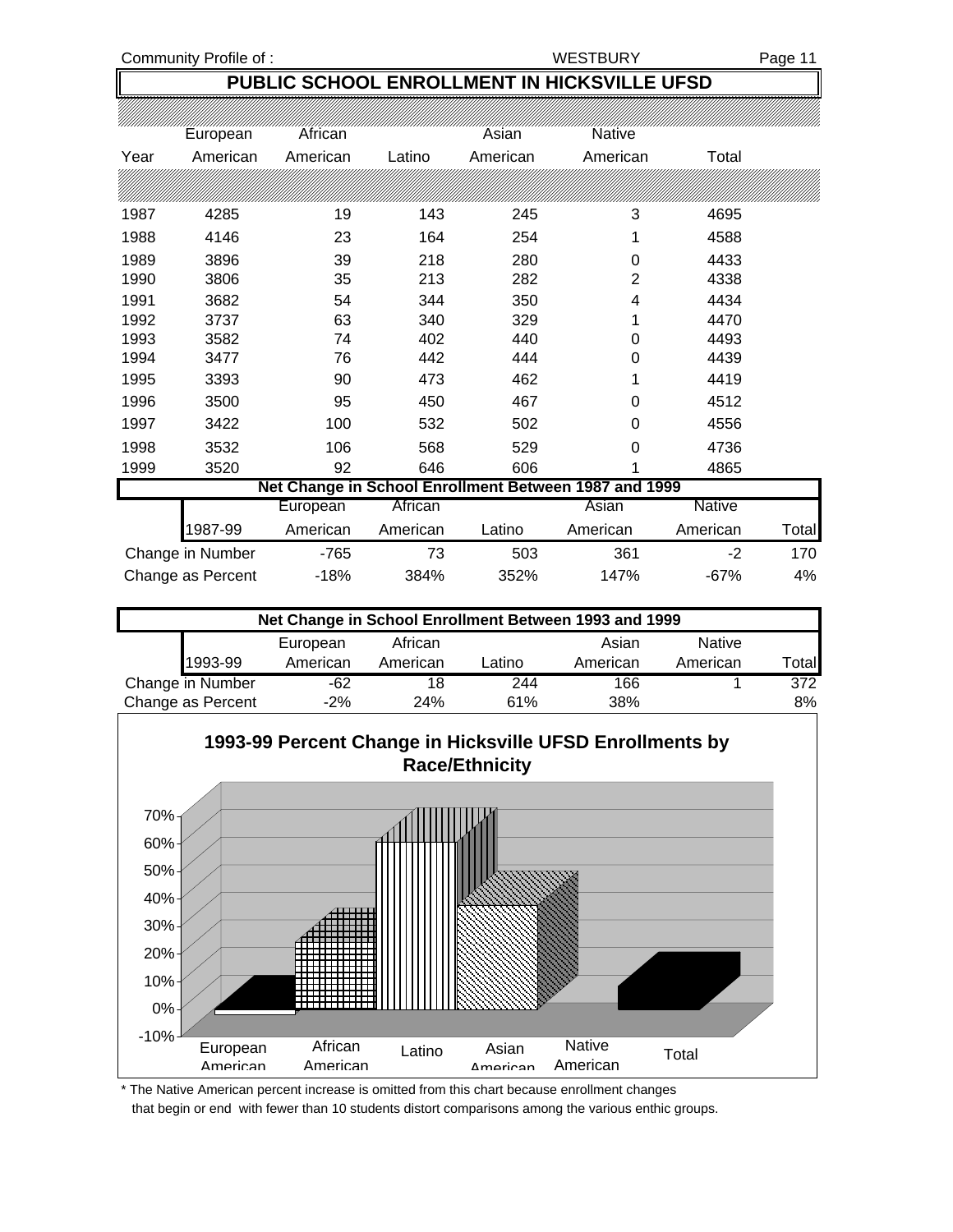### **WESTBURY**

### **REPORTED LIMITED ENGLISH PROFICIENT ENGLISH LANGUAGE LEARNERS (LEP/ELLs) IN WESTBURY UFSD\***

| Reported Number and Percent of LEP/ELL Students in Westbury UFSD, |                                               |       |                         |                      |                         |                      |                         |  |  |  |  |  |
|-------------------------------------------------------------------|-----------------------------------------------|-------|-------------------------|----------------------|-------------------------|----------------------|-------------------------|--|--|--|--|--|
|                                                                   | <b>North Hempstead Town and Nassau County</b> |       |                         |                      |                         |                      |                         |  |  |  |  |  |
|                                                                   |                                               |       |                         |                      |                         |                      |                         |  |  |  |  |  |
|                                                                   |                                               |       | <b>Westbury UFSD</b>    | Town of N. Hempstead |                         | <b>Nassau County</b> |                         |  |  |  |  |  |
| Year                                                              | <b>Number</b>                                 |       | <b>Percent of</b>       | <b>Number</b>        | <b>Percent of</b>       | <b>Number</b>        | <b>Percent of</b>       |  |  |  |  |  |
|                                                                   |                                               |       | <b>Total Enrollment</b> |                      | <b>Total Enrollment</b> |                      | <b>Total Enrollment</b> |  |  |  |  |  |
| 1992                                                              |                                               | 468   | 16.0%                   | 1,628                | 6.2%                    | 6,044                | 3.5%                    |  |  |  |  |  |
| 1993                                                              |                                               | 435   | 14.9%                   | 1,771                | 6.7%                    | 6,963                | 4.0%                    |  |  |  |  |  |
| 1994                                                              |                                               | 423   | 14.0%                   | 1,822                | 6.7%                    | 7,492                | 4.2%                    |  |  |  |  |  |
| 1995                                                              |                                               | 416   | 13.5%                   | 1,714                | 6.2%                    | 7,823                | 4.3%                    |  |  |  |  |  |
| 1996                                                              |                                               | 643   | 21.2%                   | 1,941                | 7.0%                    | 8,276                | 4.5%                    |  |  |  |  |  |
| 1997                                                              |                                               | 585   | 17.8%                   | 2,013                | 7.1%                    | 9.219                | 4.9%                    |  |  |  |  |  |
| 1998                                                              |                                               | 611   | 17.4%                   | 1,848                | 6.4%                    | 9,353                | 4.8%                    |  |  |  |  |  |
| 1999                                                              |                                               | 665   | 19.5%                   | 2,115                | 7.3%                    | 10,077               | 5.1%                    |  |  |  |  |  |
| 1999 Total                                                        |                                               |       |                         |                      |                         |                      |                         |  |  |  |  |  |
| Enrollment                                                        |                                               | 3,413 |                         | 29,000               |                         | 195,804              |                         |  |  |  |  |  |
| 1992 - 1999                                                       | 42.1%                                         |       |                         | 29.9%                |                         | 66.7%                |                         |  |  |  |  |  |
| % Change                                                          |                                               |       |                         |                      |                         |                      |                         |  |  |  |  |  |

\* In the 1998-1999 school year, there were 77 different languages spoken by students enrolled

in Nassau County public schools.



\*\* The annual number of reported LEP/ELLs enrollment is based upon the number of Limited English Proficient

 English Language Learners in the local district as reported on the State Education Department/ The University of the State of New York, Commissioners Regulations Part 154 Application.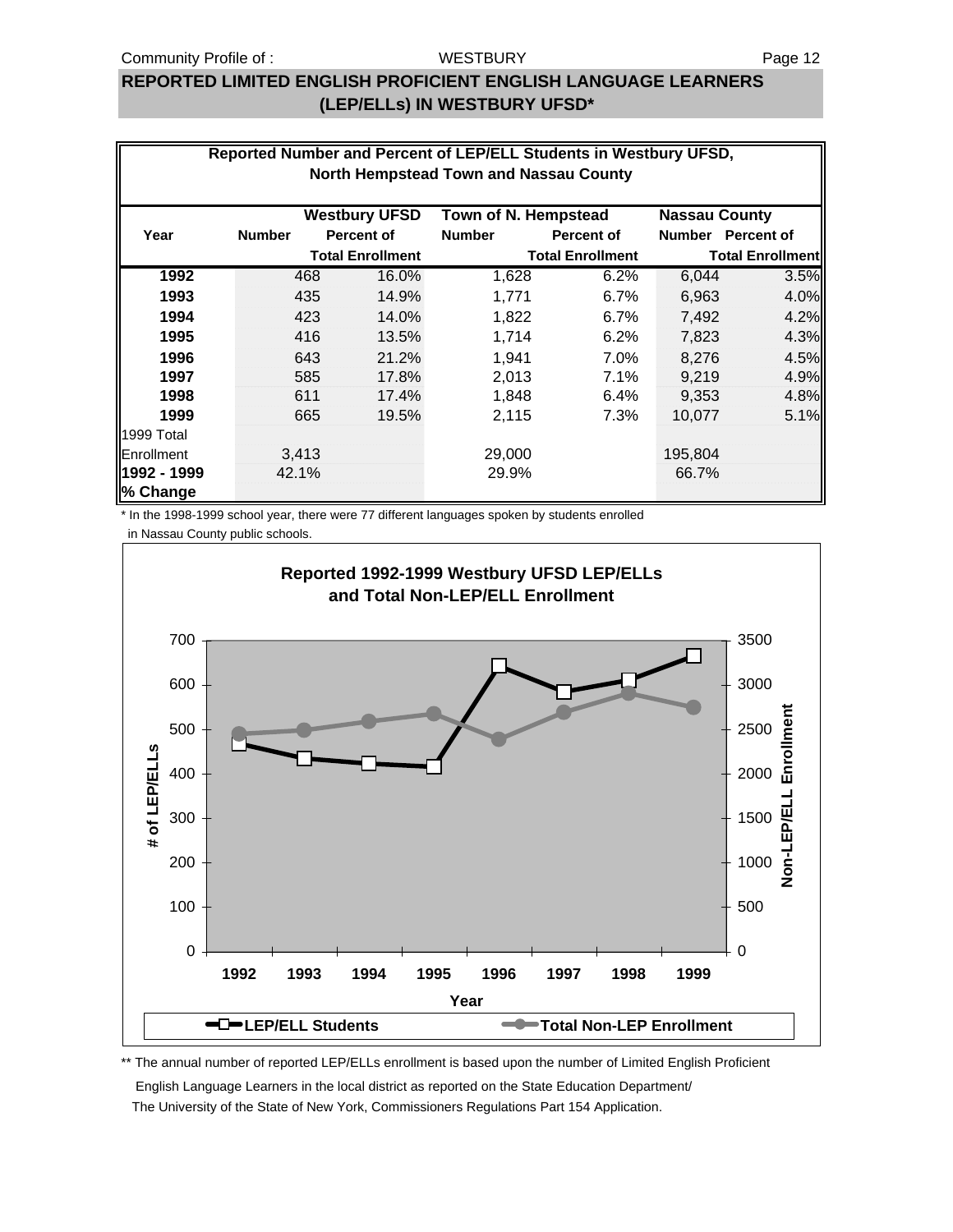Community Profile of : WESTBURY **Page 16** 

 **Dropout Percents in Westbury UFSD, Town of N. Hempstead, & Nassau County**

|      | DROPOUT NUMBERS & PERCENTS OF HIGH SCHOOL ENROLLMENT* |            |          |          |          |          |  |  |  |  |  |  |
|------|-------------------------------------------------------|------------|----------|----------|----------|----------|--|--|--|--|--|--|
| Year | District-#                                            | District-% | Town-#** | Town-%** | County-# | County-% |  |  |  |  |  |  |
|      |                                                       |            |          |          |          |          |  |  |  |  |  |  |
| 1987 | 12                                                    | 1.2        | 62       | 0.6      | 1284     | 2.0      |  |  |  |  |  |  |
| 1988 | 20                                                    | 2.1        | 90       | 0.9      | 1177     | 2.0      |  |  |  |  |  |  |
| 1989 | 13                                                    | 1.5        | 65       | 0.7      | 932      | 1.7      |  |  |  |  |  |  |
| 1990 | 11                                                    | 1.3        | 63       | 0.7      | 759      | 1.4      |  |  |  |  |  |  |
| 1991 | 35                                                    | 4.2        | 84       | 0.9      | 613      | 1.2      |  |  |  |  |  |  |
| 1992 | 49                                                    | 5.3        | 71       | 0.8      | 654      | 1.2      |  |  |  |  |  |  |
| 1993 | 31                                                    | 3.6        | 56       | 0.6      | 630      | 1.2      |  |  |  |  |  |  |
| 1994 | 29                                                    | 3.4        | 85       | 0.9      | 724      | 1.4      |  |  |  |  |  |  |
| 1995 | 25                                                    | 2.7        | 55       | 0.6      | 531      | 1.0      |  |  |  |  |  |  |
| 1996 | 5                                                     | 0.6        | 42       | 0.4      | 477      | 0.9      |  |  |  |  |  |  |
| 1997 | 9                                                     | 1.1        | 41       | 0.4      | 479      | 0.9      |  |  |  |  |  |  |
| 1998 | 3                                                     | 0.3        | 43       | 0.4      | 489      | 0.9      |  |  |  |  |  |  |

\*Dropout Rate = Dropouts divided by 9-12 grade enrollment including ungraded secondary enrollment. A dropout

is defined as any pupil who left school prior to graduation & did not enter another school or program leading to a GED.



\*\*Town data based on a weighted average of communities which are fully or partially located within town boundaries.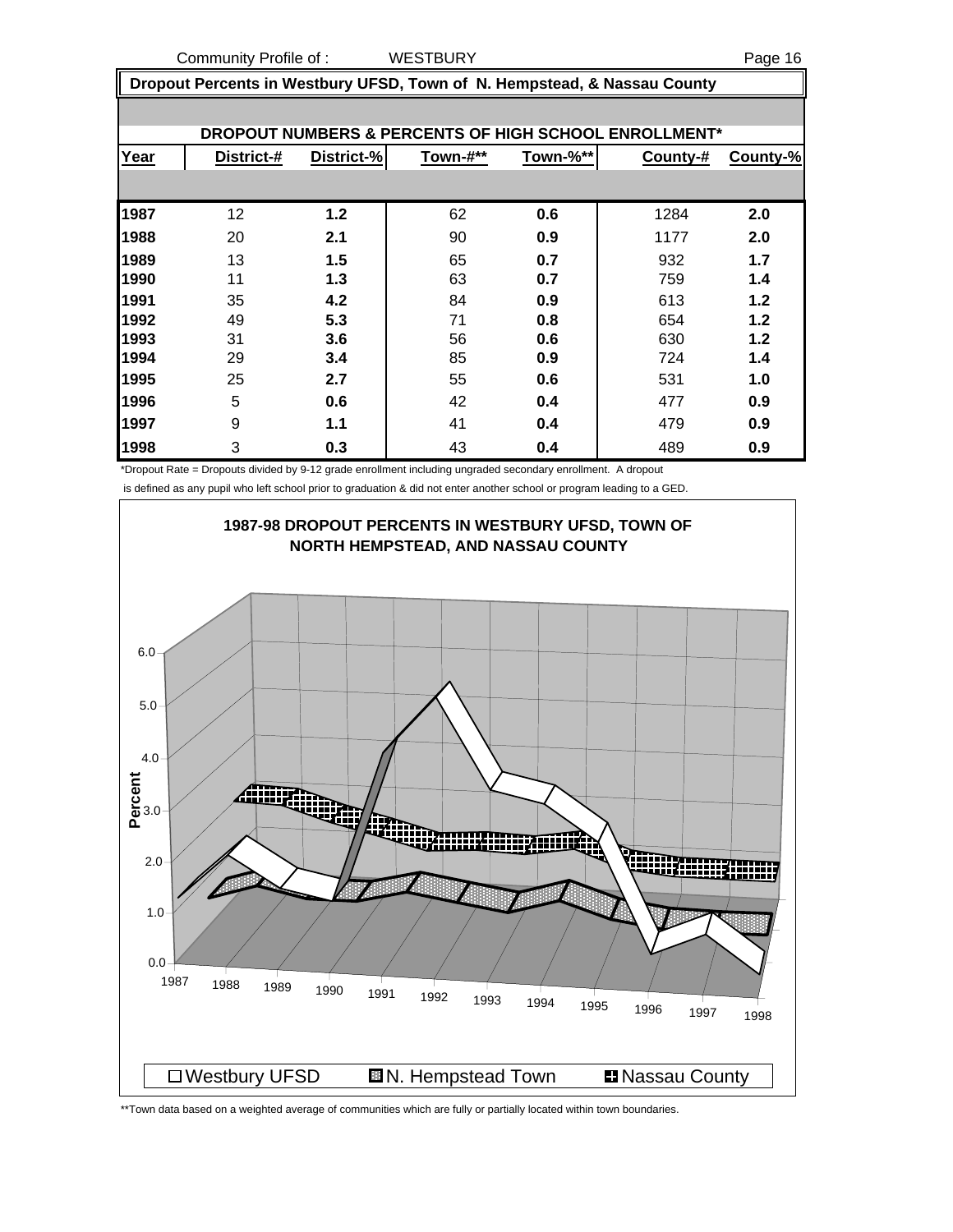**Dropout Percents in East Meadow UFSD, Town of Hempstead, and Nassau County**

|      | <b>DROPOUT NUMBERS &amp; PERCENTS OF HIGH SCHOOL ENROLLMENT*</b> |            |          |          |          |          |  |  |  |  |  |  |
|------|------------------------------------------------------------------|------------|----------|----------|----------|----------|--|--|--|--|--|--|
| Year | District-#                                                       | District-% | Town-#** | Town-%** | County-# | County-% |  |  |  |  |  |  |
|      |                                                                  |            |          |          |          |          |  |  |  |  |  |  |
| 1987 | 61                                                               | 2.7        | 898      | 2.4      | 1284     | 2.0      |  |  |  |  |  |  |
| 1988 | 51                                                               | 2.4        | 759      | 2.2      | 1177     | 2.0      |  |  |  |  |  |  |
| 1989 | 49                                                               | 2.3        | 654      | 2.0      | 932      | 1.7      |  |  |  |  |  |  |
| 1990 | 49                                                               | 2.4        | 546      | 1.8      | 759      | 1.4      |  |  |  |  |  |  |
| 1991 | 51                                                               | 2.5        | 432      | 1.4      | 613      | 1.2      |  |  |  |  |  |  |
| 1992 | 40                                                               | 1.9        | 483      | 1.6      | 654      | 1.2      |  |  |  |  |  |  |
| 1993 | 35                                                               | 1.6        | 484      | 1.6      | 630      | 1.2      |  |  |  |  |  |  |
| 1994 | 43                                                               | 1.9        | 533      | 1.7      | 724      | 1.4      |  |  |  |  |  |  |
| 1995 | 35                                                               | 1.6        | 395      | 1.3      | 531      | 1.0      |  |  |  |  |  |  |
| 1996 | 32                                                               | 1.4        | 337      | 1.1      | 477      | 0.9      |  |  |  |  |  |  |
| 1997 | 18                                                               | 0.8        | 358      | 1.1      | 479      | 0.9      |  |  |  |  |  |  |
| 1998 | 18                                                               | 0.8        | 330      | 1.0      | 489      | 0.9      |  |  |  |  |  |  |

\*Dropout Rate = Dropouts divided by 9-12 grade enrollment including ungraded secondary enrollment. A dropout is defined as any pupil who left school prior to graduation & did not enter another school or program leading to a GED.

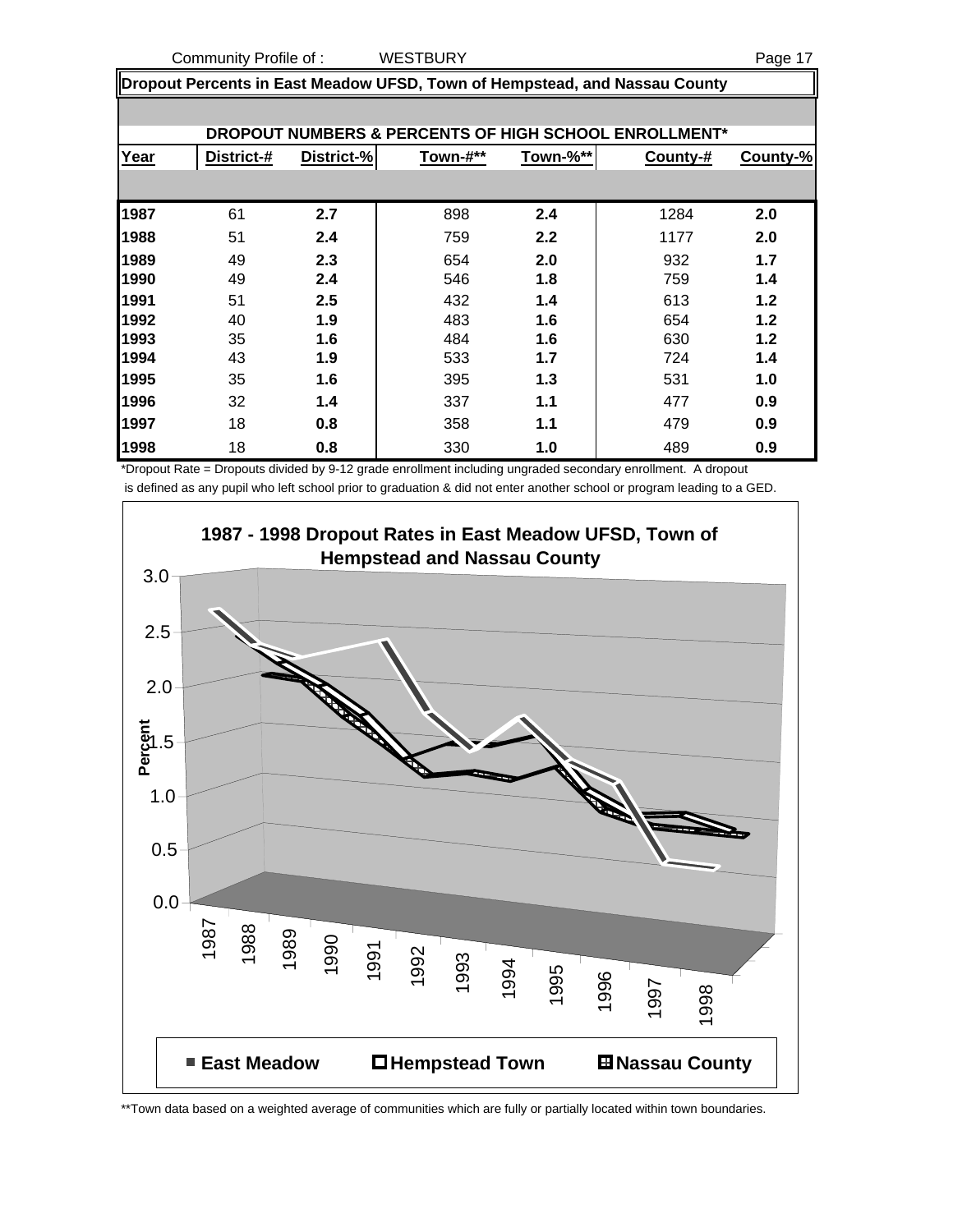**Dropout Percents in Jericho UFSD, Town of Oyster Bay, and Nassau County**

|      | DROPOUT NUMBERS & PERCENTS OF HIGH SCHOOL ENROLLMENT* |                       |          |                  |          |               |  |  |  |  |  |  |
|------|-------------------------------------------------------|-----------------------|----------|------------------|----------|---------------|--|--|--|--|--|--|
| Year |                                                       | District-# District-% | Town-#** | $\frac{9}{6}$ ** | County-# | $\frac{9}{6}$ |  |  |  |  |  |  |
|      |                                                       |                       |          |                  |          |               |  |  |  |  |  |  |
| 1987 | $\Omega$                                              | 0.0                   | 260      | 1.8              | 1284     | 2.0           |  |  |  |  |  |  |
| 1988 | 1                                                     | 0.2                   | 267      | 2.1              | 1177     | 2.0           |  |  |  |  |  |  |
| 1989 | $\overline{2}$                                        | 0.3                   | 160      | 1.3              | 932      | 1.7           |  |  |  |  |  |  |
| 1990 | 4                                                     | 0.7                   | 114      | 1.0              | 759      | 1.4           |  |  |  |  |  |  |
| 1991 | 4                                                     | 0.2                   | 71       | 0.6              | 613      | 1.2           |  |  |  |  |  |  |
| 1992 |                                                       | 0.1                   | 81       | 0.7              | 654      | 1.2           |  |  |  |  |  |  |
| 1993 |                                                       | 0.2                   | 69       | 0.6              | 630      | 1.2           |  |  |  |  |  |  |
| 1994 | 0                                                     | 0.0                   | 52       | 0.5              | 724      | 1.4           |  |  |  |  |  |  |
| 1995 | 1                                                     | 0.1                   | 67       | 0.6              | 531      | 1.0           |  |  |  |  |  |  |
| 1996 | 0                                                     | 0.0                   | 80       | 0.7              | 477      | 0.9           |  |  |  |  |  |  |
| 1997 | 0                                                     | 0.0                   | 58       | 0.5              | 479      | 0.9           |  |  |  |  |  |  |
| 1998 | 0                                                     | 0.0                   | 85       | 0.8              | 489      | 0.9           |  |  |  |  |  |  |

\*Dropout Rate = Dropouts divided by 9-12 grade enrollment including ungraded secondary enrollment. A dropout

is defined as any pupil who left school prior to graduation & did not enter another school or program leading to a GED.



\*\*Town data based on a weighted average of communities which are fully or partially located within town boundaries.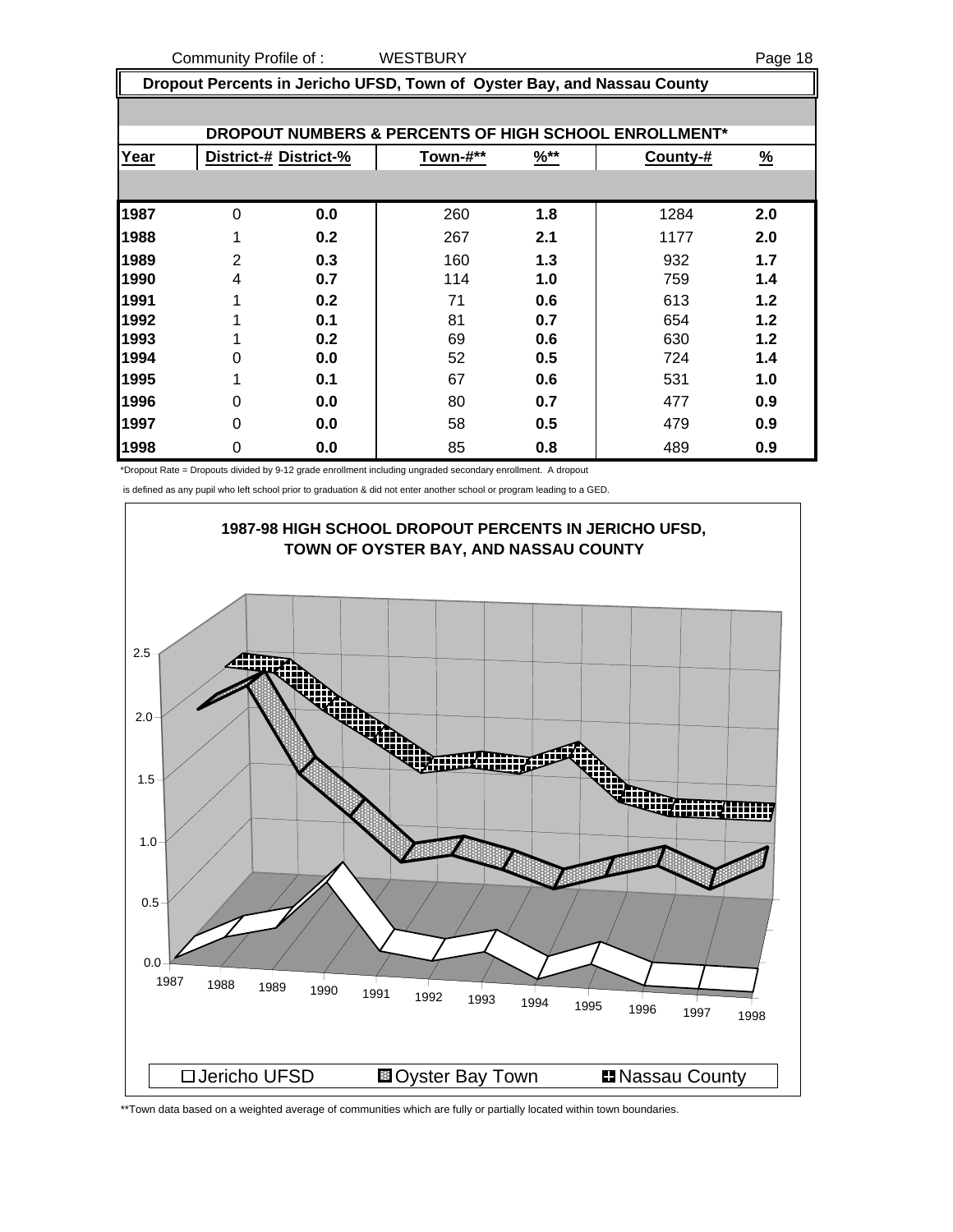**Dropout Percents in Hicksville UFSD, Town of Oyster Bay, and Nassau County**

|      | <b>DROPOUT NUMBERS &amp; PERCENTS OF HIGH SCHOOL ENROLLMENT*</b> |     |          |                  |          |               |  |  |  |  |  |  |
|------|------------------------------------------------------------------|-----|----------|------------------|----------|---------------|--|--|--|--|--|--|
| Year | District-# District-%                                            |     | Town-#** | $\frac{96**}{5}$ | County-# | $\frac{9}{6}$ |  |  |  |  |  |  |
|      |                                                                  |     |          |                  |          |               |  |  |  |  |  |  |
| 1987 | 42                                                               | 2.4 | 260      | 1.8              | 1284     | 2.0           |  |  |  |  |  |  |
| 1988 | 46                                                               | 2.9 | 267      | 2.1              | 1177     | 2.0           |  |  |  |  |  |  |
| 1989 | 22                                                               | 1.5 | 160      | 1.3              | 932      | 1.7           |  |  |  |  |  |  |
| 1990 | 18                                                               | 1.3 | 114      | 1.0              | 759      | 1.4           |  |  |  |  |  |  |
| 1991 | 9                                                                | 0.7 | 71       | 0.6              | 613      | 1.2           |  |  |  |  |  |  |
| 1992 | 27                                                               | 1.9 | 81       | 0.7              | 654      | $1.2$         |  |  |  |  |  |  |
| 1993 | 7                                                                | 0.5 | 69       | 0.6              | 630      | 1.2           |  |  |  |  |  |  |
| 1994 | 4                                                                | 0.3 | 52       | 0.5              | 724      | 1.4           |  |  |  |  |  |  |
| 1995 | 1                                                                | 0.1 | 67       | 0.6              | 531      | 1.0           |  |  |  |  |  |  |
| 1996 | $\overline{2}$                                                   | 0.2 | 80       | 0.7              | 477      | 0.9           |  |  |  |  |  |  |
| 1997 | 0                                                                | 0.0 | 58       | 0.5              | 479      | 0.9           |  |  |  |  |  |  |
| 1998 | 2                                                                | 0.1 | 85       | 0.8              | 489      | 0.9           |  |  |  |  |  |  |

\*Dropout Rate = Dropouts divided by 9-12 grade enrollment including ungraded secondary enrollment. A dropout

is defined as any pupil who left school prior to graduation & did not enter another school or program leading to a GED.



\*\*Town data based on a weighted average of communities which are fully or partially located within town boundaries.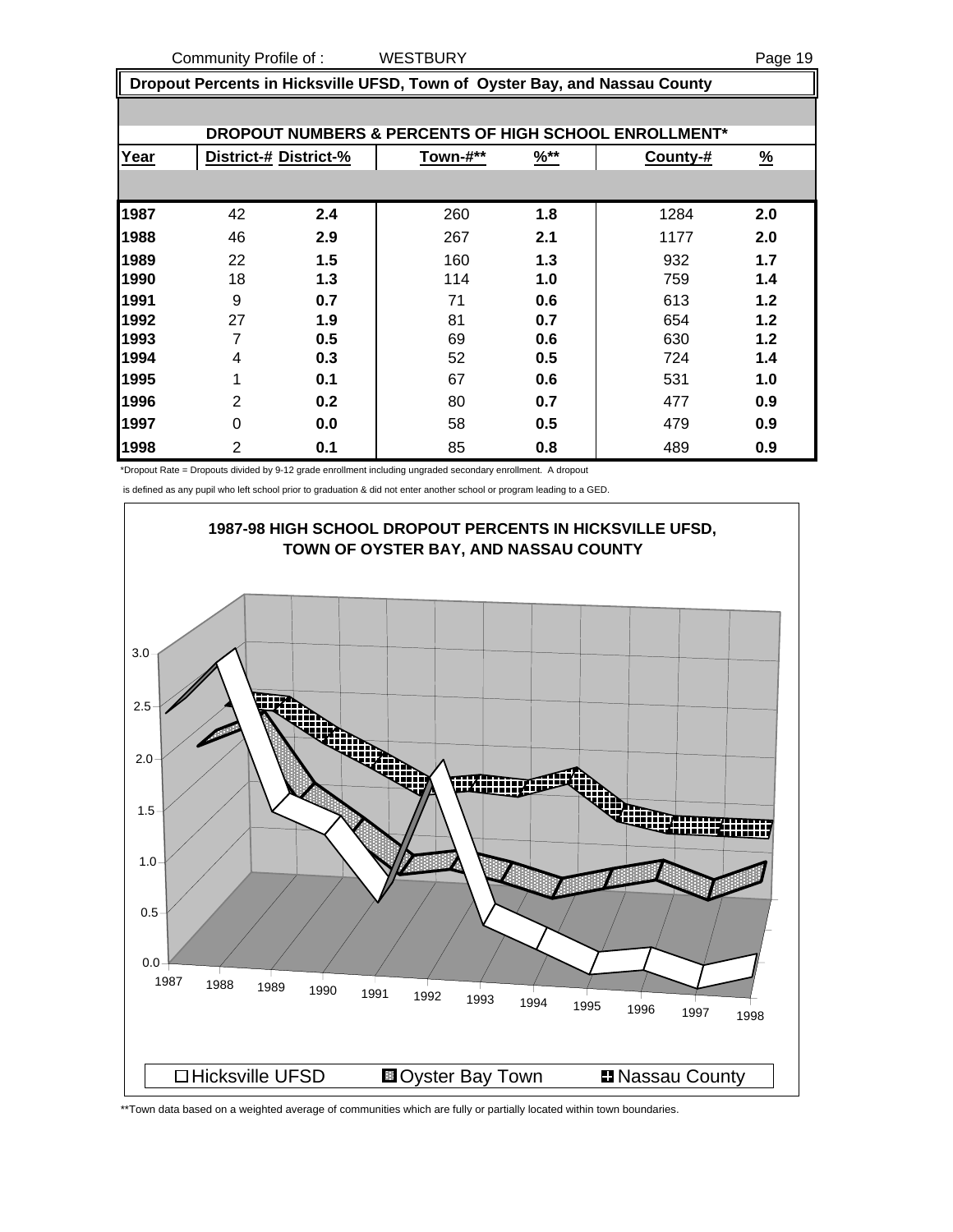|                                              | Westbury |           |               | <b>Nassau County</b> |               | <b>New York State</b> |  |  |  |
|----------------------------------------------|----------|-----------|---------------|----------------------|---------------|-----------------------|--|--|--|
|                                              |          | Fertility |               | Fertility            |               | Fertility             |  |  |  |
| Year                                         | Births** | Rate      | <b>Births</b> | Rate                 | <b>Births</b> | Rate                  |  |  |  |
| 1982                                         | 367      | 47.4      | 14,342        | 49.0                 | 246,889       | 59.6                  |  |  |  |
| 1983                                         | 380      | 48.5      | 14,541        | 49.8                 | 248,222       | 59.6                  |  |  |  |
| 1984                                         | 404      | 50.8      | 14,758        | 50.6                 | 250,436       | 59.9                  |  |  |  |
| 1985                                         | 404      | 50.1      | 15,247        | 52.3                 | 258,826       | 61.6                  |  |  |  |
| 1986                                         | 445      | 54.4      | 15,567        | 53.5                 | 263,045       | 62.3                  |  |  |  |
| 1987                                         | 476      | 57.5      | 16,504        | 56.8                 | 271,355       | 64.0                  |  |  |  |
| 1988                                         | 499      | 59.6      | 17,072        | 58.8                 | 279,976       | 65.8                  |  |  |  |
| 1989                                         | 593      | 69.9      | 17,700        | 61.1                 | 290,528       | 67.9                  |  |  |  |
| 1990                                         | 593      | 69.1      | 18,180        | 62.8                 | 297,468       | 69.3                  |  |  |  |
| 1991                                         | 672      | 78.4      | 17,864        | 62.2                 | 292,523       | 68.1                  |  |  |  |
| 1992                                         | 741      | 86.9      | 18,065        | 63.3                 | 287,531       | 67.2                  |  |  |  |
| 1993                                         | 715      | 84.4      | 17,931        | 63.2                 | 282,377       | 66.3                  |  |  |  |
| 1994                                         | 698      | 82.8      | 17,903        | 64.6                 | 277,945       | 65.6                  |  |  |  |
| 1995                                         | 683      | 81.4      | 18,084        | 66.0                 | 271,042       | 64.3                  |  |  |  |
| 1996                                         | 685      | 82.4      | 17,722        | 63.8                 | 263,611       | 63.0                  |  |  |  |
| 1997                                         | 676      | 82.1      | 17,100        | 62.0                 | 256,976       | 61.8                  |  |  |  |
| 1982 - 1997 Westbury Total Births<br>$800 -$ |          |           |               |                      |               |                       |  |  |  |





Fertility rate based on live births per 1,000 female population 15-44. Data for 1990-97 reflect zip code boundaries. Data for prior years reflect the local community as comprised by census tracts. \*\* The number of births in the Westbury area is a three year "running" average for all years. Source: Nassau County & New York State Departments of Health.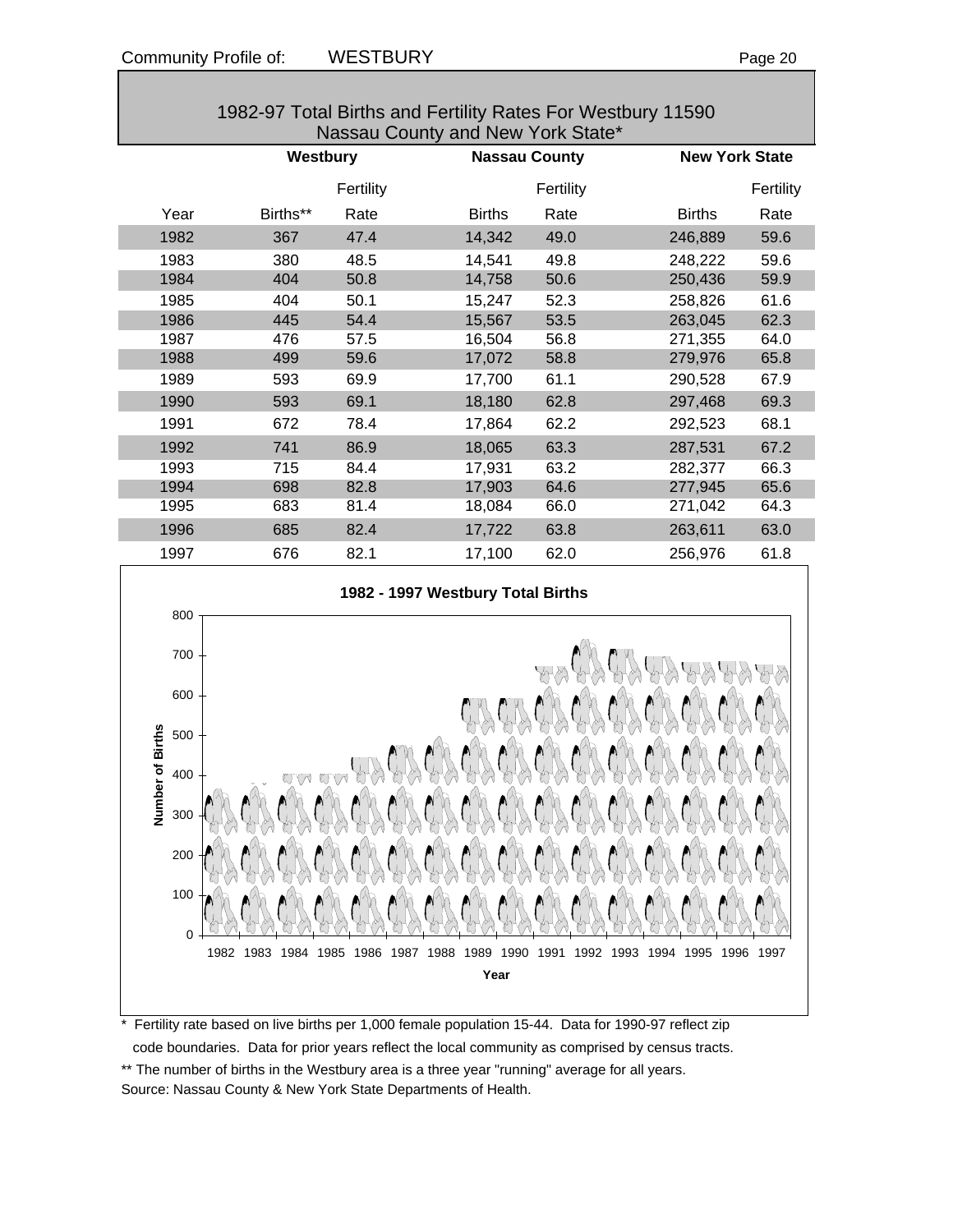| 1984-97 Births To Teen Mothers and Fertility Rates      |
|---------------------------------------------------------|
| For Westbury 11590*, Nassau County and New York State** |

|      | Westbury<br>Teen | Fertility |               | <b>Nassau County</b><br>Fertility | <b>New York State</b> | Fertility |
|------|------------------|-----------|---------------|-----------------------------------|-----------------------|-----------|
| Year | <b>Births</b>    | Rate      | <b>Births</b> | Rate                              | <b>Births</b>         | Rate      |
| 1984 | 40               | 29.6      | 668           | 12.2                              | 25,658                | 35.7      |
| 1985 | 40               | 30.0      | 711           | 13.4                              | 25.470                | 36.4      |
| 1986 | 44               | 33.5      | 685           | 13.4                              | 25,134                | 37.0      |
| 1987 | 43               | 33.0      | 677           | 13.8                              | 25,080                | 38.0      |
| 1988 | 45               | 35.3      | 663           | 14.1                              | 25,861                | 40.3      |
| 1989 | 52               | 40.9      | 679           | 15.0                              | 26,593                | 42.7      |
| 1990 | 52               | 41.5      | 674           | 15.6                              | 26,553                | 44.0      |
| 1991 | 56               | 46.2      | 672           | 16.0                              | 26,216                | 44.1      |
| 1992 | 60               | 49.8      | 629           | 15.1                              | 25,330                | 43.4      |
| 1993 | 61               | 54.9      | 700           | 18.4                              | 25,515                | 44.3      |
| 1994 | 61               | 56.2      | 682           | 18.2                              | 25,852                | 45.3      |
| 1995 | 59               | 53.1      | 668           | 18.0                              | 24,805                | 43.6      |
| 1996 | 56               | 51.4      | 637           | 15.8                              | 23,864                | 41.8      |
| 1997 | 52               | 47.6      | 561           | 13.9                              | 22,185                | 38.5      |



\* The number of birth to teen mothers in the Westbury area is a three year "running" average for all years.

\*\* Fertility rate based on live births per 1,000 female population 15-19. Data for 1990-97 reflect zip

 code boundaries. Data for prior years reflect the local community as comprised by census tracts. Source: Nassau County & New York State Departments of Health.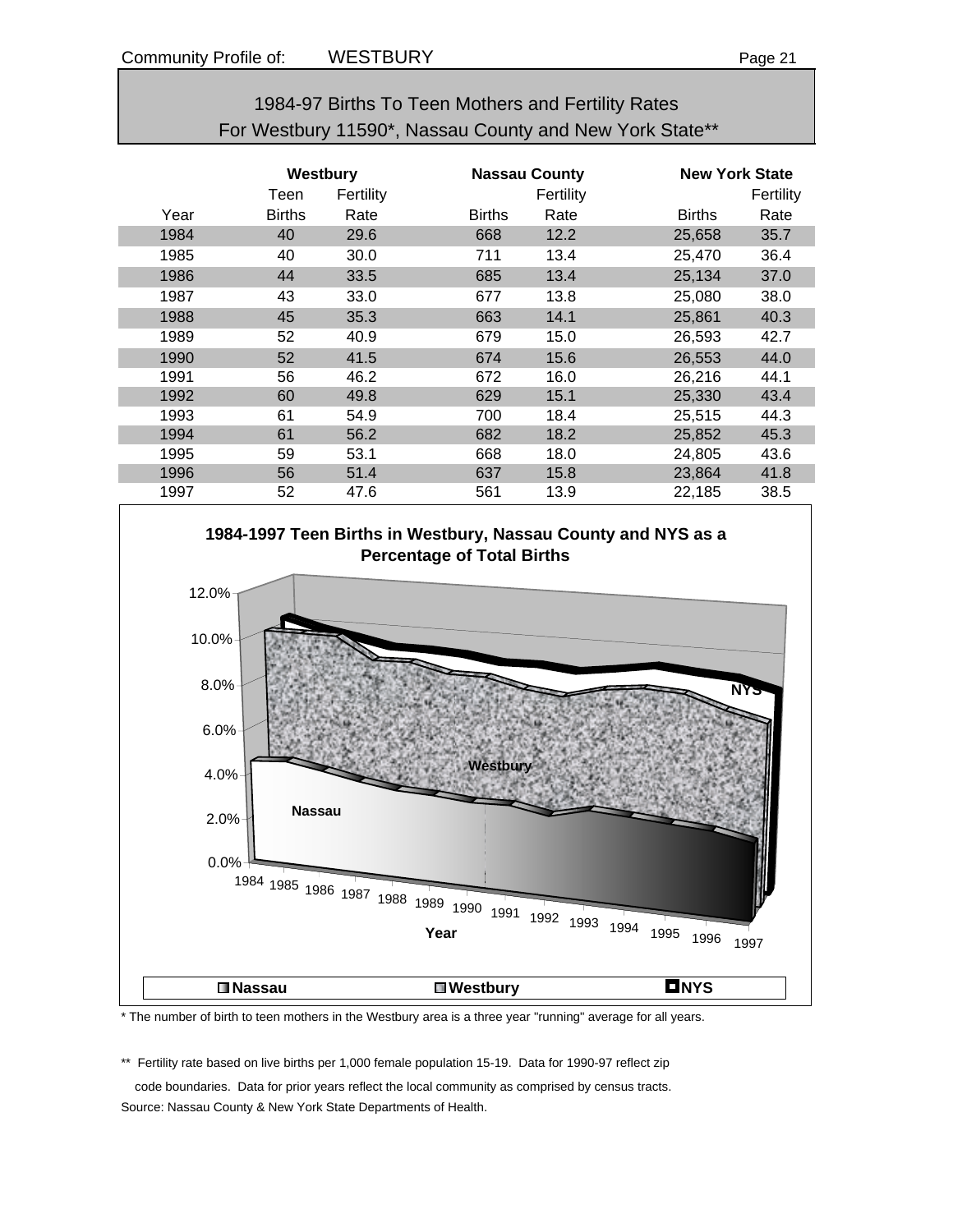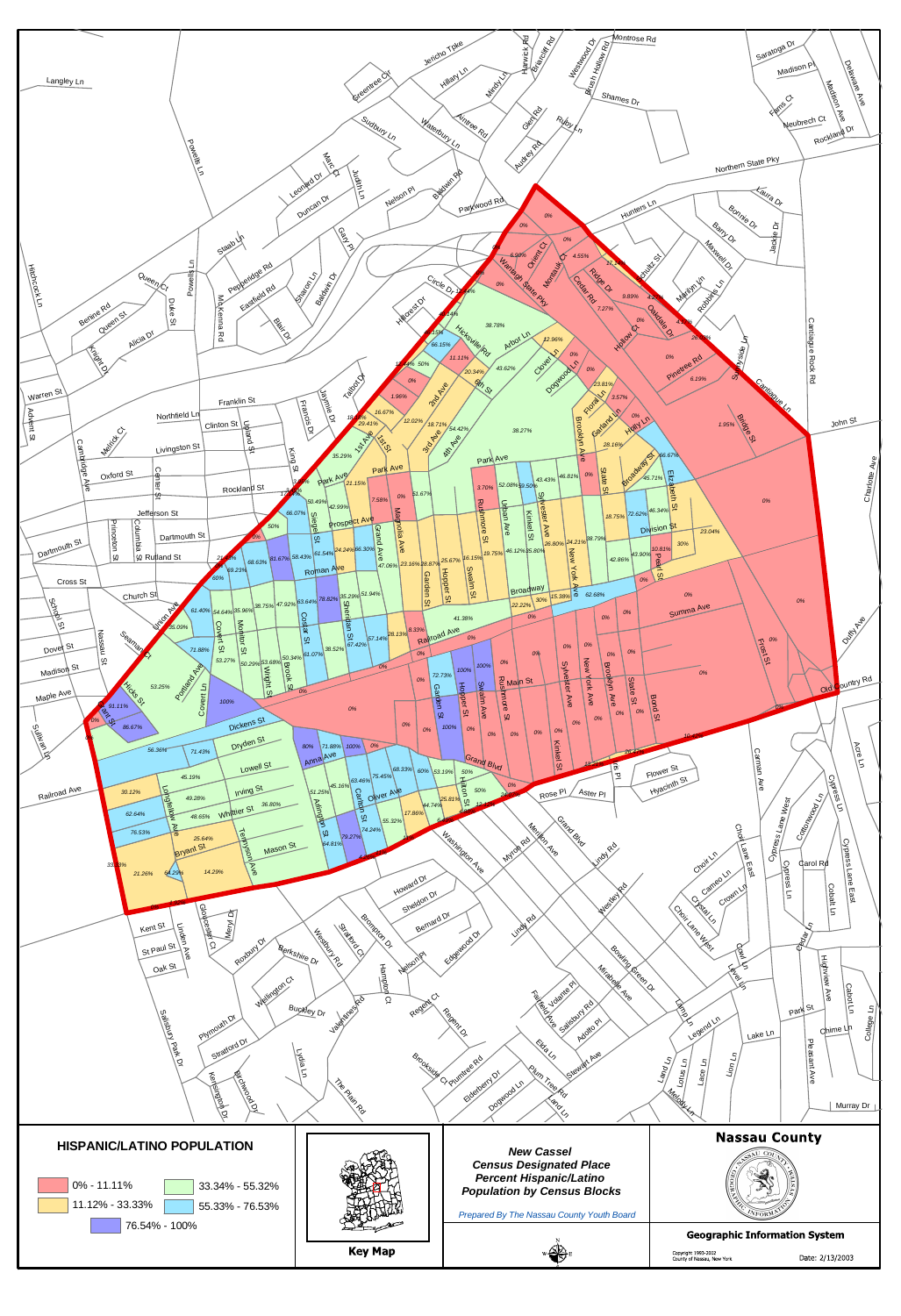